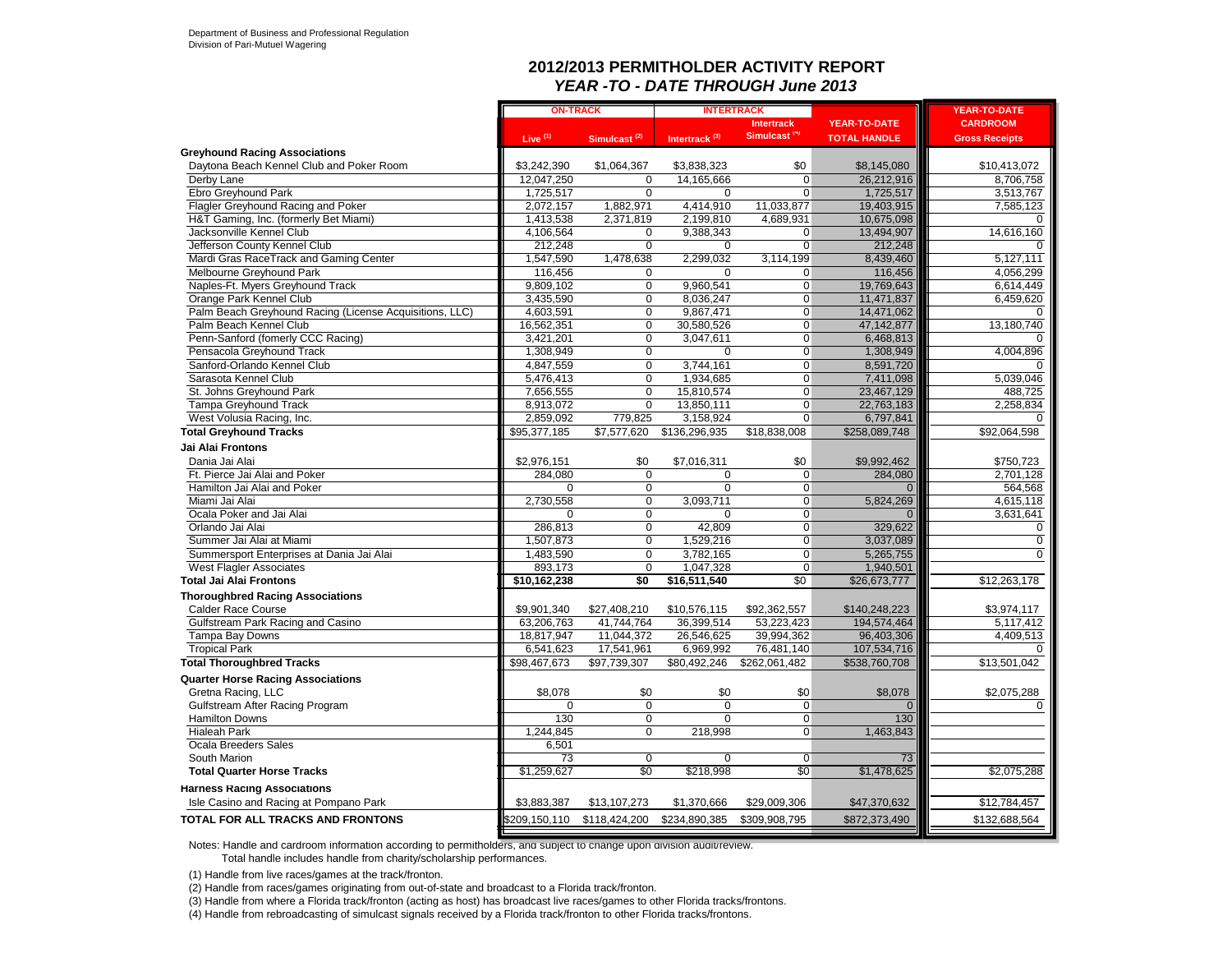## JULY 2012 PERMITHOLDER ACTIVITY REPORT

|                                                                              | <b>ON-TRACK</b> |                          | <b>INTERTRACK</b>         |                          | <b>JULY</b>    | <b>JULY</b>           |
|------------------------------------------------------------------------------|-----------------|--------------------------|---------------------------|--------------------------|----------------|-----------------------|
|                                                                              |                 |                          |                           | <b>Intertrack</b>        | <b>TOTAL</b>   | <b>CARDROOM</b>       |
|                                                                              | Live $(1)$      | Simulcast <sup>(2)</sup> | Intertrack <sup>(3)</sup> | Simulcast <sup>(4)</sup> | <b>HANDLE</b>  | <b>Gross Receipts</b> |
| <b>Greyhound Racing Associations</b>                                         |                 |                          |                           |                          |                |                       |
| Daytona Beach Kennel Club and Poker Room                                     | \$659,117       | \$178,761                | \$612,527                 | \$0                      | \$1,450,404    | \$874,674             |
| Derby Lane                                                                   | $\Omega$        | $\Omega$                 | $\Omega$                  | $\Omega$                 |                | 739,955               |
| Ebro Greyhound Park                                                          | 598.741         | $\Omega$                 | $\Omega$                  | $\Omega$                 | 598,741        | 383,199               |
| Flagler Greyhound Racing and Poker                                           | 458,133         | 352,877                  | 872,256                   | 1,908,495                | 3,591,761      | 633,188               |
| H&T Gaming, Inc. (formerly Bet Miami)                                        | $\Omega$        | $\mathbf 0$              | $\Omega$                  | 0                        |                | 0                     |
| Jacksonville Kennel Club                                                     | 1,153,604       | $\mathbf 0$              | 2,732,472                 | $\mathbf 0$              | 3,886,076      | 1,166,414             |
| Jefferson County Kennel Club                                                 | 72,757          | $\mathbf 0$              | $\Omega$                  | 0                        | 72,757         |                       |
| Mardi Gras RaceTrack and Gaming Center                                       | 0               | $\mathbf 0$              | $\mathbf 0$               | $\mathbf 0$              | $\Omega$       | 421,546               |
| Melbourne Greyhound Park                                                     | $\mathbf 0$     | $\mathbf 0$              | $\mathbf 0$               | $\mathbf 0$              | $\Omega$       | 348,220               |
| Naples-Ft. Myers Greyhound Track                                             | $\Omega$        | $\mathbf 0$              | $\mathbf 0$               | $\mathbf 0$              | $\Omega$       | 426,062               |
| Orange Park Kennel Club                                                      | $\Omega$        | $\mathbf 0$              | $\Omega$                  | $\mathbf 0$              | $\Omega$       | 541,995               |
| Palm Beach Greyhound Racing (License Acquisitions, LLC)                      | 1.631.745       | $\Omega$                 | 3,580,357                 | $\overline{0}$           | 5,212,102      | $\Omega$              |
| Palm Beach Kennel Club                                                       | $\Omega$        | $\mathbf 0$              | $\Omega$                  | $\overline{0}$           |                | 1,032,036             |
| Penn-Sanford (fomerly CCC Racing)                                            | 560,866         | $\mathbf 0$              | 578,271                   | $\mathbf 0$              | 1,139,137      |                       |
| Pensacola Greyhound Track                                                    | 221.148         | $\overline{0}$           | $\Omega$                  | $\mathbf 0$              | 221,148        | 350,785               |
| Sanford-Orlando Kennel Club                                                  | $\Omega$        | $\overline{0}$           | $\overline{0}$            | $\overline{0}$           | $\Omega$       | 0                     |
| Sarasota Kennel Club                                                         | $\mathbf 0$     | $\mathbf 0$              | $\mathbf 0$               | $\mathbf 0$              | $\Omega$       | 370,612               |
| St. Johns Greyhound Park                                                     | $\Omega$        | $\mathbf 0$              | $\Omega$                  | $\mathbf 0$              | $\Omega$       | 109,367               |
| <b>Tampa Greyhound Track</b>                                                 | 1,513,601       | $\mathbf 0$              | 2,505,289                 | $\mathbf 0$              | 4,018,890      | 192,754               |
| West Volusia Racing, Inc.                                                    | $\Omega$        | $\Omega$                 | $\Omega$                  | $\Omega$                 | $\Omega$       | $\Omega$              |
| <b>Total Greyhound Tracks</b>                                                | \$6,869,711     | \$531,638                | \$10,881,172              | \$1,908,495              | \$20,191,015   | \$7,590,807           |
| Jai Alai Frontons                                                            |                 |                          |                           |                          |                |                       |
| Dania Jai Alai                                                               | \$0             | \$0                      | \$0                       | \$0                      | \$0            | \$45,024              |
| Ft. Pierce Jai Alai and Poker                                                | $\Omega$        | $\Omega$                 | $\Omega$                  | $\Omega$                 | $\Omega$       | 194,841               |
| Hamilton Jai Alai and Poker                                                  | $\Omega$        | $\Omega$                 | $\Omega$                  | $\Omega$                 | $\Omega$       | 41.464                |
| Miami Jai Alai                                                               | $\Omega$        | $\mathbf 0$              | $\Omega$                  | 0                        | $\Omega$       | 407,486               |
| Ocala Poker and Jai Alai                                                     | $\overline{0}$  | $\overline{0}$           | $\Omega$                  | 0                        | $\Omega$       | 300,802               |
| Orlando Jai Alai                                                             | 42.893          | $\mathbf 0$              | 7,583                     | $\mathbf 0$              | 50,476         | $\Omega$              |
| Summer Jai Alai at Miami                                                     | $\Omega$        | $\Omega$                 | $\Omega$                  | 0                        | $\Omega$       | 0                     |
| Summersport Enterprises at Dania Jai Alai                                    | 406,497         | $\mathbf 0$              | 1,070,877                 | $\mathbf 0$              | 1,477,375      |                       |
| <b>Total Jai Alai Frontons</b>                                               | \$449,390       | \$0                      | \$1,078,460               | \$0                      | \$1,527,851    | \$989,617             |
| <b>Thoroughbred Racing Associations</b>                                      |                 |                          |                           |                          |                |                       |
| <b>Calder Race Course</b>                                                    | \$2,332,561     | \$5,940,076              | \$2,404,692               | \$23,050,325             | \$33,727,654   | \$250,796             |
| Gulfstream Park Racing and Casino                                            | $\mathbf 0$     | $\mathbf 0$              | $\Omega$                  | $\mathbf 0$              | $\overline{0}$ | 376,914               |
| Tampa Bay Downs                                                              | $\mathbf 0$     | $\mathbf 0$              | $\mathbf 0$               | $\mathbf 0$              | $\overline{0}$ | 408,273               |
| <b>Tropical Park</b>                                                         | $\Omega$        | $\Omega$                 | $\overline{0}$            | $\Omega$                 | $\Omega$       | $\Omega$              |
| <b>Total Thoroughbred Tracks</b>                                             | \$2,332,561     | \$5,940,076              | \$2.404.692               | \$23,050,325             | \$33,727,654   | \$1,035,983           |
|                                                                              |                 |                          |                           |                          |                |                       |
| <b>Quarter Horse Racing Associations</b>                                     | \$954           | \$0                      | \$0                       | \$0                      | \$954          | \$192,447             |
| Gretna Racing, LLC<br>Gulfstream After Racing Program                        | 0               | $\overline{0}$           | $\overline{0}$            | $\overline{0}$           | $\mathbf{0}$   |                       |
| <b>Hialeah Park</b>                                                          | $\mathbf 0$     | $\mathbf 0$              | $\mathbf 0$               | 0                        | $\Omega$       | $\Omega$              |
|                                                                              |                 |                          |                           |                          |                |                       |
| <b>Harness Racing Associations</b><br>Isle Casino and Racing at Pompano Park | \$205,796       | \$1,080,114              | \$66,753                  | \$2,390,270              | \$3,742,932    | \$1,160,729           |
| <b>TOTAL FOR ALL TRACKS AND FRONTONS</b>                                     | \$9,858,411     | \$7,551,828              | \$14,431,077              | \$27,349,089             | \$59,190,405   | \$10,969,582          |
|                                                                              |                 |                          |                           |                          |                |                       |

Notes: Handle and cardroom information according to permitholders, and subject to change upon division audit/review. Total handle includes handle from charity/scholarship performances.

(1) Handle from live races/games at the track/fronton.

(2) Handle from races/games originating from out-of-state and broadcast to a Florida track/fronton.

(3) Handle from where a Florida track/fronton (acting as host) has broadcast live races/games to other Florida tracks/frontons.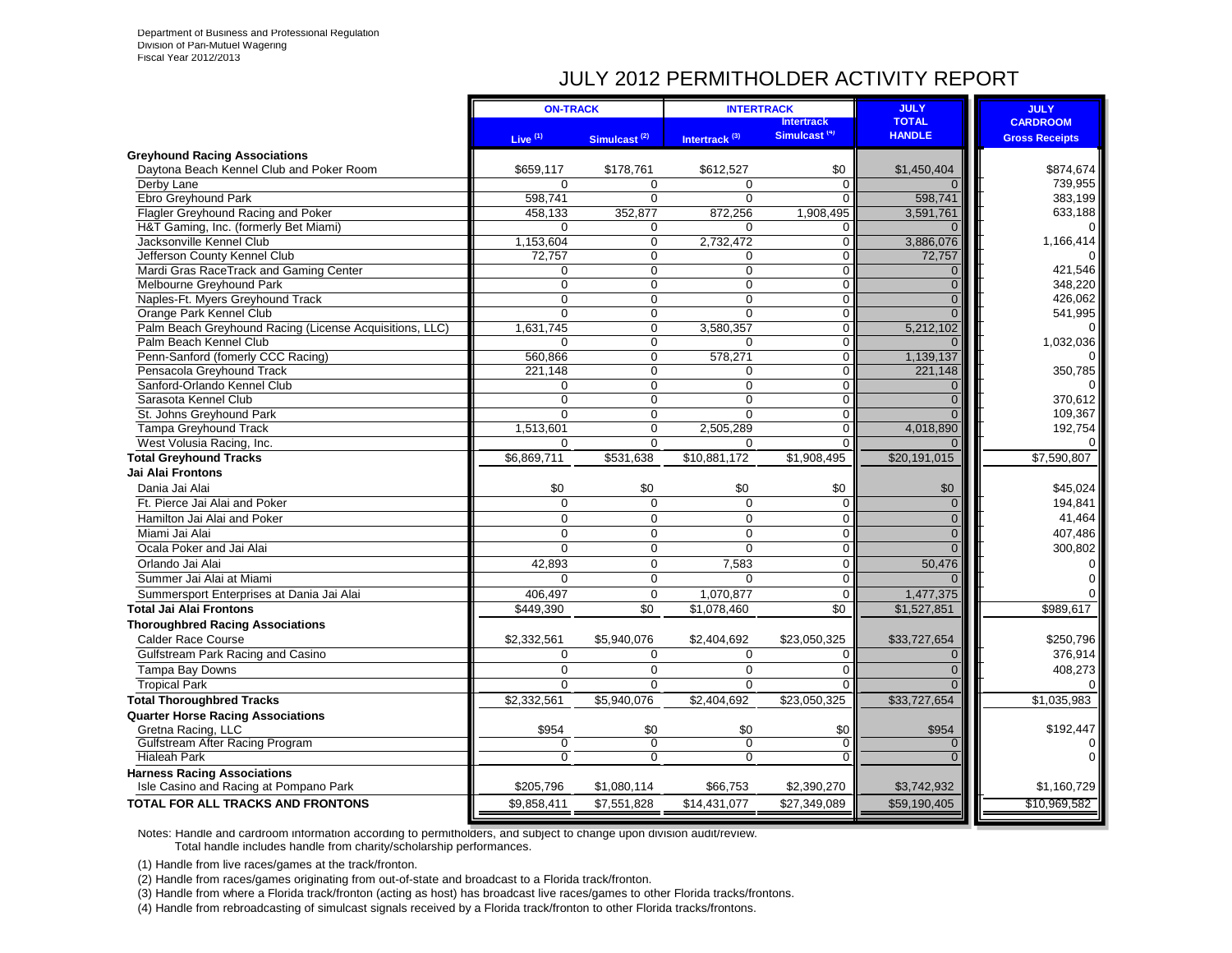#### **AUGUST 2012 PERMITHOLDER ACTIVITY REPORT**

|                                                                                    | <b>ON-TRACK</b>     |                            | <b>INTERTRACK</b>         |                                  | <b>AUGUST</b>               | <b>AUGUST</b>             |
|------------------------------------------------------------------------------------|---------------------|----------------------------|---------------------------|----------------------------------|-----------------------------|---------------------------|
|                                                                                    |                     |                            |                           | <b>Intertrack</b>                | <b>TOTAL</b>                | <b>CARDROOM</b>           |
|                                                                                    | Live $(1)$          | Simulcast <sup>(2)</sup>   | Intertrack <sup>(3)</sup> | Simulcast <sup>(4)</sup>         | <b>HANDLE</b>               | <b>Gross Receipts</b>     |
| <b>Greyhound Racing Associations</b>                                               |                     |                            |                           |                                  |                             |                           |
| Davtona Beach Kennel Club and Poker Room                                           | \$480.131           | \$159,845                  | \$643.647                 | \$0                              | \$1,283,623                 | \$854,354                 |
| Derby Lane                                                                         | $\Omega$            | $\Omega$                   | $\Omega$                  | $\Omega$                         |                             | 689.514                   |
| Ebro Greyhound Park                                                                | 308.181             | $\Omega$                   | $\Omega$                  | $\Omega$                         | 308,181                     | 315,600                   |
| Flagler Greyhound Racing and Poker                                                 | 417,672             | 344,856                    | 904,337                   | 1,971,417                        | 3,638,282                   | 622,048                   |
| H&T Gaming, Inc. (formerly Bet Miami)                                              | $\Omega$            | $\Omega$                   | 0                         | 0                                | $\Omega$                    |                           |
| Jacksonville Kennel Club                                                           | 1,178,648           | $\mathbf 0$                | 2,887,041                 | $\overline{0}$                   | 4,065,689                   | 1,226,562                 |
| Jefferson County Kennel Club                                                       | 77,544              | $\mathbf 0$                | 0                         | 0                                | 77,544                      |                           |
| Mardi Gras RaceTrack and Gaming Center                                             | 0                   | $\Omega$                   | $\Omega$                  | $\Omega$                         | $\Omega$                    | 417.759                   |
| Melbourne Greyhound Park                                                           | $\Omega$            | $\mathbf 0$                | $\Omega$                  | 0                                | $\mathbf{0}$                | 342.405                   |
| Naples-Ft. Myers Greyhound Track                                                   | $\Omega$            | $\Omega$                   | 0                         | 0                                | $\overline{0}$              | 424.284                   |
| <b>Orange Park Kennel Club</b>                                                     | $\Omega$            | $\mathbf 0$                | $\Omega$                  | 0                                | $\Omega$                    | 475,686                   |
| Palm Beach Greyhound Racing (License Acquisitions, LLC)                            | 1,488,968           | $\overline{0}$             | 3,309,891                 | $\overline{0}$                   | 4,798,859                   | 0<br>1,228,557            |
| Palm Beach Kennel Club<br>Penn-Sanford (fomerly CCC Racing)                        | $\Omega$<br>572,772 | $\mathbf 0$<br>$\mathbf 0$ | $\Omega$                  | $\overline{0}$<br>$\overline{0}$ | 1,173,637                   |                           |
| Pensacola Greyhound Track                                                          | 126,385             | $\mathbf 0$                | 600,866<br>$\Omega$       | 0                                | 126,385                     | 340,153                   |
| Sanford-Orlando Kennel Club                                                        | $\Omega$            | $\Omega$                   | $\overline{0}$            | $\Omega$                         | $\Omega$                    |                           |
| Sarasota Kennel Club                                                               | $\Omega$            | $\Omega$                   | $\Omega$                  | $\Omega$                         | $\Omega$                    | 432.084                   |
| St. Johns Greyhound Park                                                           | $\Omega$            | $\Omega$                   | $\overline{0}$            | 0                                | $\Omega$                    | 118,895                   |
| Tampa Greyhound Track                                                              | 1,427,057           | $\Omega$                   | 2,450,611                 | $\overline{0}$                   | 3,877,668                   | 190.594                   |
| West Volusia Racing, Inc.                                                          | $\Omega$            | $\Omega$                   | 0                         | $\Omega$                         | $\Omega$                    |                           |
| <b>Total Greyhound Tracks</b>                                                      | \$6,077,357         | \$504,701                  | \$10,796,393              | \$1,971,417                      | \$19,349,868                | \$7,678,495               |
| Jai Alai Frontons                                                                  |                     |                            |                           |                                  |                             |                           |
| Dania Jai Alai                                                                     | \$0                 | \$0                        | \$0                       | \$0                              | \$0                         | \$50,370                  |
| Ft. Pierce Jai Alai and Poker                                                      | 0                   | $\mathbf 0$                | $\mathbf 0$               | $\mathbf 0$                      | $\overline{0}$              | 186,309                   |
| Hamilton Jai Alai and Poker                                                        | 0                   | $\mathbf 0$                | $\Omega$                  | $\overline{0}$                   | $\overline{0}$              | 45,548                    |
| Miami Jai Alai                                                                     | $\Omega$            | 0                          | 0                         | $\overline{0}$                   | $\overline{0}$              | 387,717                   |
| Ocala Poker and Jai Alai                                                           | $\Omega$            | $\Omega$                   | $\Omega$                  | 0                                | $\overline{0}$              | 294.169                   |
| Orlando Jai Alai                                                                   | $\Omega$            | $\Omega$                   | $\Omega$                  | $\Omega$                         | $\Omega$                    | $\Omega$                  |
| Summer Jai Alai at Miami                                                           | 532,017             | $\mathbf 0$                | 581,302                   | 0                                | 1,113,319                   | $\Omega$                  |
| Summersport Enterprises at Dania Jai Alai                                          | 46.906              | $\Omega$                   | 125.292                   | $\Omega$                         | 172,198                     | $\Omega$                  |
| <b>Total Jai Alai Frontons</b>                                                     | \$578,923           | \$0                        | \$706,594                 | \$0                              | \$1,285,517                 | \$964,113                 |
| <b>Thoroughbred Racing Associations</b>                                            |                     |                            |                           |                                  |                             |                           |
| <b>Calder Race Course</b>                                                          | \$1,920,597         | \$5,939,388                | \$1,964,007               | \$26,191,900                     | \$36,015,892                | \$205,669                 |
| Gulfstream Park Racing and Casino                                                  | $\Omega$            | $\Omega$                   | $\Omega$                  | $\Omega$                         | $\mathbf 0$                 | 371.062                   |
| Tampa Bay Downs                                                                    | $\overline{0}$      | $\Omega$                   | $\Omega$                  | $\Omega$                         | $\overline{0}$              | 397,486                   |
| <b>Tropical Park</b>                                                               | $\overline{0}$      | $\Omega$                   | $\Omega$                  | $\Omega$                         | $\Omega$                    |                           |
| <b>Total Thoroughbred Tracks</b>                                                   | \$1,920,597         | \$5,939,388                | \$1,964,007               | \$26,191,900                     | \$36,015,892                | \$974,217                 |
| <b>Quarter Horse Racing Associations</b>                                           |                     |                            |                           |                                  |                             |                           |
| Gretna Racing, LLC                                                                 | \$0                 | \$0                        | \$0                       | \$0                              | \$0                         | \$172,981                 |
| <b>Gulfstream After Racing Program</b>                                             | $\overline{0}$      | $\overline{0}$             | $\overline{0}$            | $\overline{0}$                   | $\overline{0}$              |                           |
| <b>Hialeah Park</b>                                                                | $\Omega$            | $\mathbf 0$                | $\mathbf 0$               | 0                                | $\overline{0}$              | $\Omega$                  |
| <b>Total Quarter Horse Tracks</b>                                                  | $\overline{50}$     | $\overline{50}$            | \$0                       | \$0                              | \$0                         | \$172,981                 |
| <b>Harness Racing Associations</b>                                                 |                     |                            |                           |                                  |                             |                           |
| Isle Casino and Racing at Pompano Park<br><b>TOTAL FOR ALL TRACKS AND FRONTONS</b> | \$0<br>\$8,576,877  | \$1,044,596<br>\$7,488,685 | \$0<br>\$13,466,993       | \$2,411,020<br>\$30,574,337      | \$3,455,616<br>\$60,106,892 | \$987,915<br>\$10,777,720 |
|                                                                                    |                     |                            |                           |                                  |                             |                           |

Notes: Handle and cardroom information according to permitholders, and subject to change upon division audit/review. Total handle includes handle from charity/scholarship performances.

(1) Handle from live races/games at the track/fronton.

(2) Handle from races/games originating from out-of-state and broadcast to a Florida track/fronton.

(3) Handle from where a Florida track/fronton (acting as host) has broadcast live races/games to other Florida tracks/frontons.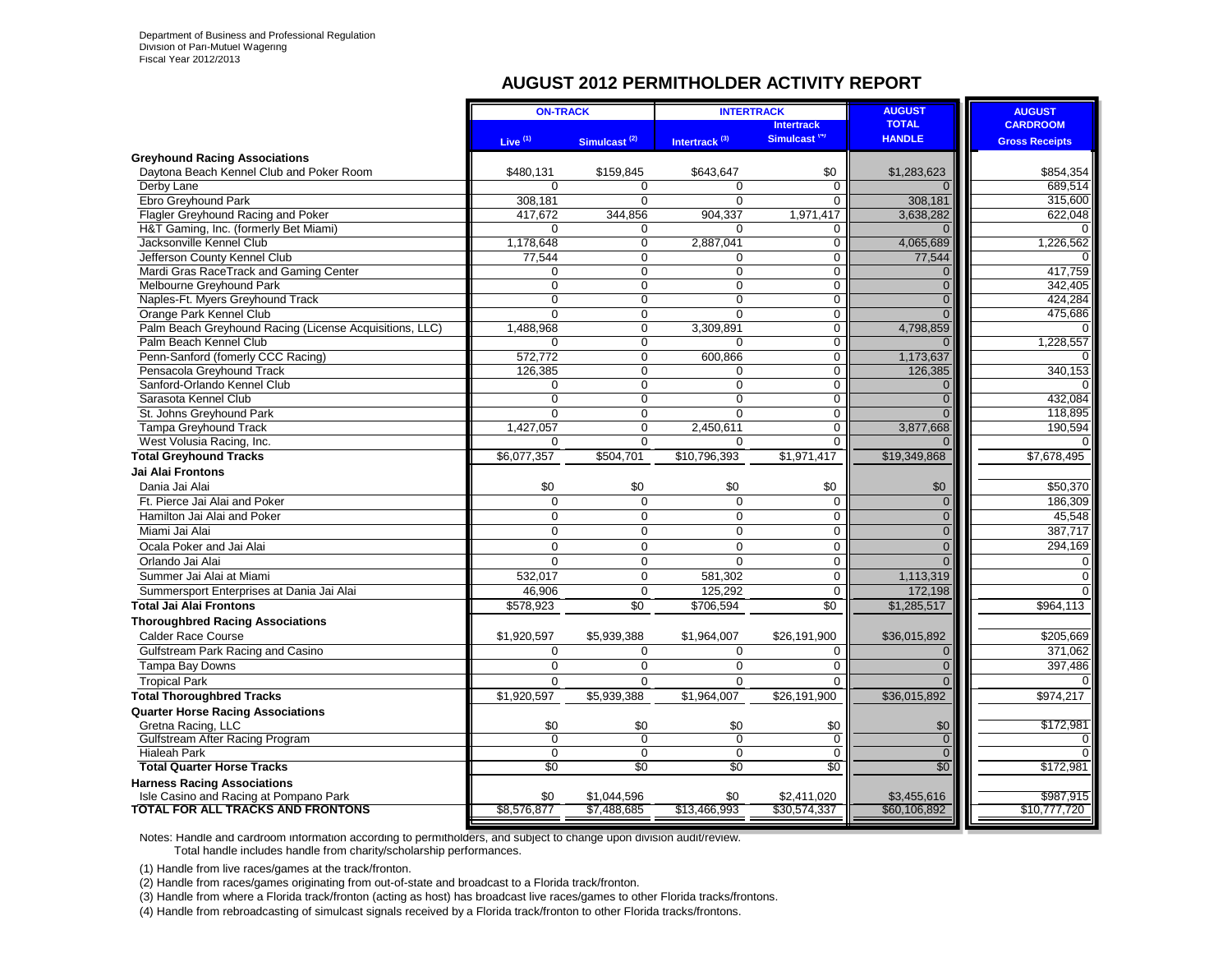# SEPTEMBER 2012 PERMITHOLDER ACTIVITY REPORT

|                                                                                   |                       | <b>ON-TRACK</b>            | <b>INTERTRACK</b>         |                          | <b>SEPTEMBER</b>      | <b>SEPTEMBER</b>      |
|-----------------------------------------------------------------------------------|-----------------------|----------------------------|---------------------------|--------------------------|-----------------------|-----------------------|
|                                                                                   |                       |                            |                           | <b>Intertrack</b>        | <b>TOTAL</b>          | <b>CARDROOM</b>       |
|                                                                                   | Live $(1)$            | Simulcast <sup>(2)</sup>   | Intertrack <sup>(3)</sup> | Simulcast <sup>(4)</sup> | <b>HANDLE</b>         | <b>Gross Receipts</b> |
| <b>Greyhound Racing Associations</b>                                              |                       |                            |                           |                          |                       |                       |
| Daytona Beach Kennel Club and Poker Room                                          | \$408,470             | \$153.701                  | \$519.321                 | \$0                      | \$1,081,493           | \$789,673             |
| Derby Lane                                                                        | $\Omega$              | $\Omega$                   | $\Omega$                  | $\Omega$                 | $\Omega$              | 608.480               |
| Ebro Greyhound Park                                                               | 179.397               | $\Omega$                   | $\Omega$                  | $\Omega$                 | 179,397               | 308,196               |
| Flagler Greyhound Racing and Poker                                                | 430.228               | 315,509                    | 853,323                   | 1,745,943                | 3,345,002             | 618,052               |
| H&T Gaming, Inc. (formerly Bet Miami)                                             | $\Omega$              |                            |                           | 0                        | $\Omega$              | $\Omega$              |
| Jacksonville Kennel Club                                                          | 132,284               | $\mathbf 0$                | 259,863                   | $\mathbf 0$              | 392,147               | 1,214,599             |
| Jefferson County Kennel Club                                                      | 61,948                | $\mathbf 0$                | $\Omega$                  | $\overline{0}$           | 61,948                |                       |
| Mardi Gras RaceTrack and Gaming Center                                            | $\Omega$              | $\mathbf 0$                | $\overline{0}$            | $\overline{0}$           | $\Omega$              | 464,678               |
| Melbourne Greyhound Park                                                          | $\Omega$              | $\mathbf 0$                | $\mathbf 0$               | $\mathbf 0$              | $\Omega$              | 311,729               |
| Naples-Ft. Myers Greyhound Track                                                  | $\mathbf 0$           | $\boldsymbol{0}$           | $\mathbf 0$               | $\mathbf 0$              | $\Omega$              | 412,543               |
| Orange Park Kennel Club                                                           | 982,065               | $\boldsymbol{0}$           | 2,231,497                 | $\Omega$                 | 3,213,562             | 475,547               |
| Palm Beach Greyhound Racing (License Acquisitions, LLC)<br>Palm Beach Kennel Club | 1,482,878<br>$\Omega$ | $\mathbf 0$<br>$\mathbf 0$ | 2,977,223<br>$\Omega$     | 0<br>$\Omega$            | 4,460,101<br>$\Omega$ | $\Omega$<br>1,150,693 |
|                                                                                   | 580.127               | $\mathbf 0$                | 517,354                   | $\mathbf 0$              |                       | $\Omega$              |
| Penn-Sanford (fomerly CCC Racing)<br>Pensacola Greyhound Track                    | 107.405               | $\overline{0}$             | $\Omega$                  | $\Omega$                 | 1,097,481<br>107.405  | 331,641               |
| Sanford-Orlando Kennel Club                                                       | 0                     | $\mathbf 0$                | 0                         | $\mathbf 0$              | $\mathbf{0}$          | ∩                     |
| Sarasota Kennel Club                                                              | $\overline{0}$        | $\mathbf 0$                | $\mathbf{0}$              | $\mathbf 0$              | $\overline{0}$        | 330,515               |
| St. Johns Greyhound Park                                                          | $\mathbf 0$           | $\boldsymbol{0}$           | $\mathbf 0$               | $\mathbf 0$              | $\Omega$              | 101,416               |
| Tampa Greyhound Track                                                             | 1,469,774             | $\mathbf 0$                | 2,339,817                 | $\mathbf 0$              | 3,809,590             | 181,735               |
| West Volusia Racing, Inc.                                                         | $\Omega$              | $\mathbf 0$                | $\Omega$                  | $\Omega$                 |                       |                       |
| <b>Total Greyhound Tracks</b>                                                     | \$5,834,576           | \$469,210                  | \$9,698,398               | \$1,745,943              | \$17,748,126          | \$7,299,497           |
| <b>Jai Alai Frontons</b>                                                          |                       |                            |                           |                          |                       |                       |
| Dania Jai Alai                                                                    | \$0                   | \$0                        | \$0                       | \$0                      | \$0                   | \$50,035              |
| Ft. Pierce Jai Alai and Poker                                                     | $\mathbf 0$           | $\mathbf 0$                | $\mathbf 0$               | $\mathbf 0$              | $\mathbf{0}$          | 181,860               |
| Hamilton Jai Alai and Poker                                                       | $\Omega$              | $\pmb{0}$                  | $\overline{0}$            | $\mathbf 0$              | $\mathbf 0$           | 51,630                |
| Miami Jai Alai                                                                    | $\mathbf 0$           | $\mathbf 0$                | 0                         | $\mathbf 0$              | $\mathbf 0$           |                       |
|                                                                                   | $\Omega$              | $\Omega$                   | $\Omega$                  | $\Omega$                 | $\overline{0}$        | 379,366               |
| Ocala Poker and Jai Alai                                                          |                       |                            |                           |                          |                       | 277,266               |
| Orlando Jai Alai                                                                  | $\Omega$              | $\boldsymbol{0}$           | $\Omega$                  | $\mathbf 0$              | $\Omega$              | $\Omega$              |
| Summer Jai Alai at Miami                                                          | 506.888               | $\Omega$                   | 490,368                   | $\Omega$                 | 997,256               | $\Omega$              |
| Summersport Enterprises at Dania Jai Alai                                         | 340.407               | $\mathbf 0$                | 872,750                   | $\Omega$                 | 1,213,157             | $\Omega$              |
| <b>Total Jai Alai Frontons</b>                                                    | \$847,295             | \$0                        | \$1,363,118               | \$0                      | \$2,210,413           | \$940.157             |
| <b>Thoroughbred Racing Associations</b>                                           |                       |                            |                           |                          |                       |                       |
| <b>Calder Race Course</b>                                                         | \$0                   | \$0                        | \$0                       | \$0                      | \$0                   | \$205,570             |
| Gulfstream Park Racing and Casino                                                 | $\Omega$              | $\mathbf 0$                | $\Omega$                  | $\Omega$                 | $\mathbf{0}$          | 258,950               |
| Tampa Bay Downs                                                                   | $\Omega$              | $\Omega$                   | $\Omega$                  | $\Omega$                 | $\Omega$              | 329.875               |
| <b>Tropical Park</b>                                                              | 2,167,732             | 5,769,452                  | 2,263,261                 | 21,196,998               | 31,397,443            | $\Omega$              |
| <b>Total Thoroughbred Tracks</b>                                                  | \$2,167,732           | \$5,769,452                | \$2,263,261               | \$21,196,998             | \$31,397,443          | \$794,395             |
| <b>Quarter Horse Racing Associations</b>                                          |                       |                            |                           |                          |                       |                       |
| Gretna Racing, LLC                                                                | 270                   |                            |                           |                          | \$270                 | \$165,907             |
| Gulfstream After Racing Program                                                   | $\Omega$              |                            |                           |                          | $\overline{0}$        | 0                     |
| <b>Hialeah Park</b>                                                               | $\mathbf 0$           | $\mathbf 0$                | $\mathbf 0$               | $\Omega$                 | $\Omega$              | $\Omega$              |
|                                                                                   | 270                   |                            |                           |                          | \$270                 | \$165,907             |
| <b>Harness Racing Associations</b><br>Isle Casino and Racing at Pompano Park      | 70,419                | 874,875                    |                           |                          |                       | \$1,071,224           |
|                                                                                   |                       |                            | 23,536                    | 1,915,419                | 2,884,249             |                       |
| <b>TOTAL FOR ALL TRACKS AND FRONTONS</b>                                          | \$8,920,292           | \$7,113,537                | \$13,348,312              | \$24,858,359             | \$54,240,500          | \$10,271,179          |

Notes: Handle and cardroom information according to permitholders, and subject to change upon division audit/review. Total handle includes handle from charity/scholarship performances.

(1) Handle from live races/games at the track/fronton.

(2) Handle from races/games originating from out-of-state and broadcast to a Florida track/fronton.

(3) Handle from where a Florida track/fronton (acting as host) has broadcast live races/games to other Florida tracks/frontons.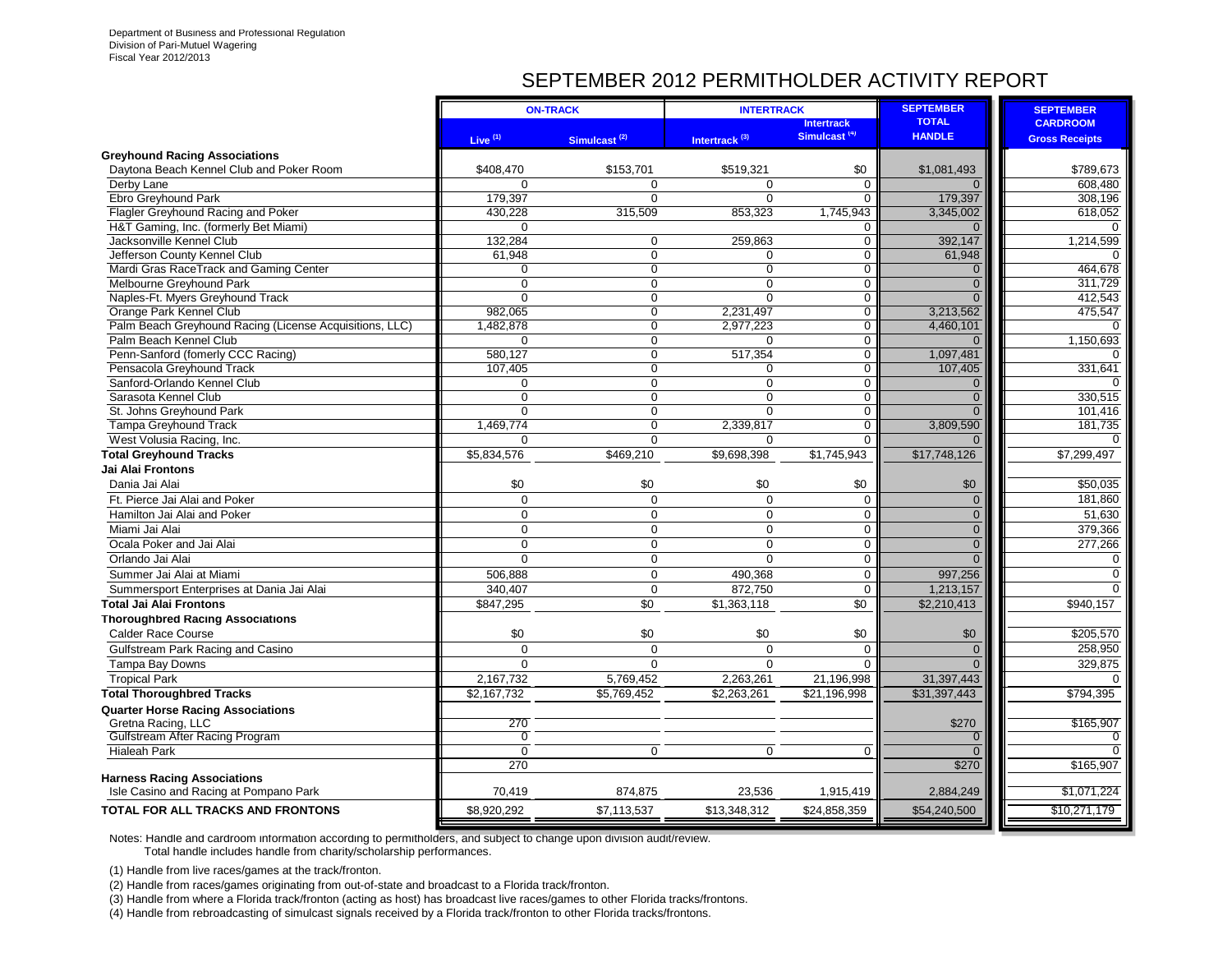### OCTOBER 2012 PERMITHOLDER ACTIVITY REPORT

|                                                         | <b>ON-TRACK</b>     |                          | <b>INTERTRACK</b>         |                          | <b>OCTOBER</b> | <b>OCTOBER</b>        |
|---------------------------------------------------------|---------------------|--------------------------|---------------------------|--------------------------|----------------|-----------------------|
|                                                         |                     |                          |                           | <b>Intertrack</b>        | <b>TOTAL</b>   | <b>CARDROOM</b>       |
|                                                         | Live <sup>(1)</sup> | Simulcast <sup>(2)</sup> | Intertrack <sup>(3)</sup> | Simulcast <sup>(4)</sup> | <b>HANDLE</b>  | <b>Gross Receipts</b> |
| <b>Greyhound Racing Associations</b>                    |                     |                          |                           |                          |                |                       |
| Daytona Beach Kennel Club and Poker Room                | \$388,428           | \$143,199                | \$567,975                 | \$0                      | \$1,099,601    | \$859,761             |
| Derby Lane                                              | $\Omega$            | $\Omega$                 | $\Omega$                  | $\Omega$                 | $\mathbf{0}$   | 633,976               |
| Ebro Greyhound Park                                     | $\Omega$            | $\Omega$                 | $\Omega$                  | 0                        | $\Omega$       | 265,046               |
| Flagler Greyhound Racing and Poker                      | 322,201             | 284,679                  | 693,690                   | 1,763,158                | 3,063,727      | 659,257               |
| H&T Gaming, Inc. (formerly Bet Miami)                   | $\Omega$            | $\Omega$                 | $\Omega$                  | $\mathbf 0$              | $\overline{0}$ | $\Omega$              |
| Jacksonville Kennel Club                                | $\mathbf 0$         | $\mathbf 0$              | 0                         | $\mathbf 0$              | $\mathbf{0}$   | 1,103,888             |
| Jefferson County Kennel Club                            | $\mathbf 0$         | $\Omega$                 | 0                         | $\mathbf 0$              | $\overline{0}$ | 0                     |
| Mardi Gras RaceTrack and Gaming Center                  | $\Omega$            | $\Omega$                 | $\Omega$                  | $\mathbf 0$              | $\overline{0}$ | 376,493               |
| Melbourne Greyhound Park                                | $\Omega$            | $\Omega$                 | $\Omega$                  | 0                        | $\Omega$       | 324,096               |
| Naples-Ft. Myers Greyhound Track                        | $\Omega$            | $\mathbf 0$              | $\Omega$                  | $\mathbf 0$              | $\Omega$       | 458,522               |
| Orange Park Kennel Club                                 | 1,005,607           | $\mathbf 0$              | 2,543,009                 | $\mathbf 0$              | 3,548,616      | 483,961               |
| Palm Beach Greyhound Racing (License Acquisitions, LLC) | $\Omega$            | $\mathbf 0$              | 0                         | $\mathbf 0$              | $\Omega$       | $\Omega$              |
| Palm Beach Kennel Club                                  | 1,465,020           | $\mathbf 0$              | 3,093,326                 | 0                        | 4,558,346      | 875,914               |
| Penn-Sanford (fomerly CCC Racing)                       | 541,681             | $\Omega$                 | 498,801                   | $\overline{0}$           | 1,040,482      | 0                     |
| Pensacola Greyhound Track                               | 81,994              | $\mathbf 0$              | $\Omega$                  | $\overline{0}$           | 81,994         | 302,707               |
| Sanford-Orlando Kennel Club                             | $\Omega$            | $\Omega$                 | 0                         | $\mathbf 0$              | $\mathbf{0}$   | $\Omega$              |
| Sarasota Kennel Club                                    | $\Omega$            | $\overline{0}$           | $\Omega$                  | $\overline{0}$           | $\mathbf{0}$   | 356,089               |
| St. Johns Greyhound Park                                | $\Omega$            | $\mathbf 0$              | $\Omega$                  | $\mathbf 0$              | $\Omega$       | 109,075               |
| <b>Tampa Greyhound Track</b>                            | 1,413,065           | $\mathbf 0$              | 2,227,707                 | 0                        | 3,640,772      | 185,778               |
| West Volusia Racing, Inc.                               | $\Omega$            | $\Omega$                 | 0                         | 0                        |                |                       |
| <b>Total Greyhound Tracks</b>                           | \$5,217,995         | \$427,877                | \$9,624,508               | \$1,763,158              | \$17,033,538   | \$6,994,563           |
| Jai Alai Frontons                                       |                     |                          |                           |                          |                |                       |
| Dania Jai Alai                                          | \$0                 | \$0                      | \$0                       | \$0                      | \$0            | \$51,259              |
| Ft. Pierce Jai Alai and Poker                           | $\Omega$            | $\Omega$                 | $\Omega$                  | $\mathbf 0$              | $\mathbf{0}$   | 186,569               |
| Hamilton Jai Alai and Poker                             | $\Omega$            | $\Omega$                 | $\Omega$                  | $\mathbf 0$              | $\overline{0}$ | 43,212                |
| Miami Jai Alai                                          | $\Omega$            | $\Omega$                 | $\Omega$                  | $\mathbf 0$              | $\Omega$       | 273,395               |
| Ocala Poker and Jai Alai                                | $\Omega$            | $\Omega$                 | $\Omega$                  | $\mathbf 0$              | $\overline{0}$ | 261,859               |
| Orlando Jai Alai                                        | $\Omega$            | $\Omega$                 | $\Omega$                  | $\overline{0}$           | $\Omega$       | 0                     |
| Summer Jai Alai at Miami                                | 468,968             | $\mathbf 0$              | 457,546                   | $\mathbf 0$              | 926,514        | $\mathbf 0$           |
| Summersport Enterprises at Dania Jai Alai               | 326.219             | $\Omega$                 | 832.940                   | $\mathbf 0$              | 1,159,159      | $\Omega$              |
| Total Jai Alai Frontons                                 | \$795,187           | $\overline{50}$          | \$1,290,485               | $\overline{50}$          | \$2,085,672    | \$816,294             |
| <b>Thoroughbred Racing Associations</b>                 |                     |                          |                           |                          |                |                       |
| <b>Calder Race Course</b>                               | \$0                 | \$0                      | \$0                       | \$0                      | \$0            | \$467,649             |
| Gulfstream Park Racing and Casino                       | $\Omega$            | $\Omega$                 | $\Omega$                  | $\Omega$                 | $\Omega$       | 388.163               |
| Tampa Bay Downs                                         | $\mathbf 0$         | $\mathbf 0$              | 0                         | $\mathbf 0$              | $\Omega$       | 345,855               |
| <b>Tropical Park</b>                                    | 1,791,782           | 5,709,822                | 1,762,063                 | 27,360,494               | 36,624,159     | $\Omega$              |
| <b>Total Thoroughbred Tracks</b>                        | \$1,791,782         | \$5,709,822              | \$1,762,063               | \$27,360,494             | \$36,624,159   | \$1,201,667           |
| <b>Quarter Horse Racing Associations</b>                |                     |                          |                           |                          |                |                       |
| Gretna Racing, LLC                                      | \$1,425             | \$0                      | \$0                       | \$0                      | \$1,425        | \$154,099             |
| Gulfstream After Racing Program                         | $\Omega$            | $\overline{0}$           | $\overline{0}$            | $\overline{0}$           | $\Omega$       | 0                     |
| <b>Hamilton Downs</b>                                   | 130                 | $\Omega$                 | $\Omega$                  | $\overline{0}$           | 130            | $\overline{0}$        |
| <b>Hialeah Park</b>                                     | $\Omega$            | $\Omega$                 | $\Omega$                  | $\Omega$                 | $\Omega$       | $\Omega$              |
| South Marion                                            | $\overline{73}$     | $\Omega$                 | $\Omega$                  | $\Omega$                 | 73             | $\Omega$              |
| <b>Total Quarter Horse Tracks</b>                       | \$1,628             | \$0                      | \$0                       | $\overline{50}$          | \$1,628        | \$154,099             |
| <b>Harness Racing Associations</b>                      |                     |                          |                           |                          |                |                       |
| Isle Casino and Racing at Pompano Park                  | \$249,722           | \$978.018                | \$89.706                  | \$2,209,800              | \$3,527,245    | \$1.081.499           |
| TOTAL FOR ALL TRACKS AND FRONTONS                       | \$8,056,313         | \$7,115,716              | \$12,766,762              | \$31,333,452             | \$59,272,242   | \$10,248,122          |

Notes: Handle and cardroom information according to permitholders, and subject to change upon division audit/review. Total handle includes handle from charity/scholarship performances.

(1) Handle from live races/games at the track/fronton.

(2) Handle from races/games originating from out-of-state and broadcast to a Florida track/fronton.

(3) Handle from where a Florida track/fronton (acting as host) has broadcast live races/games to other Florida tracks/frontons.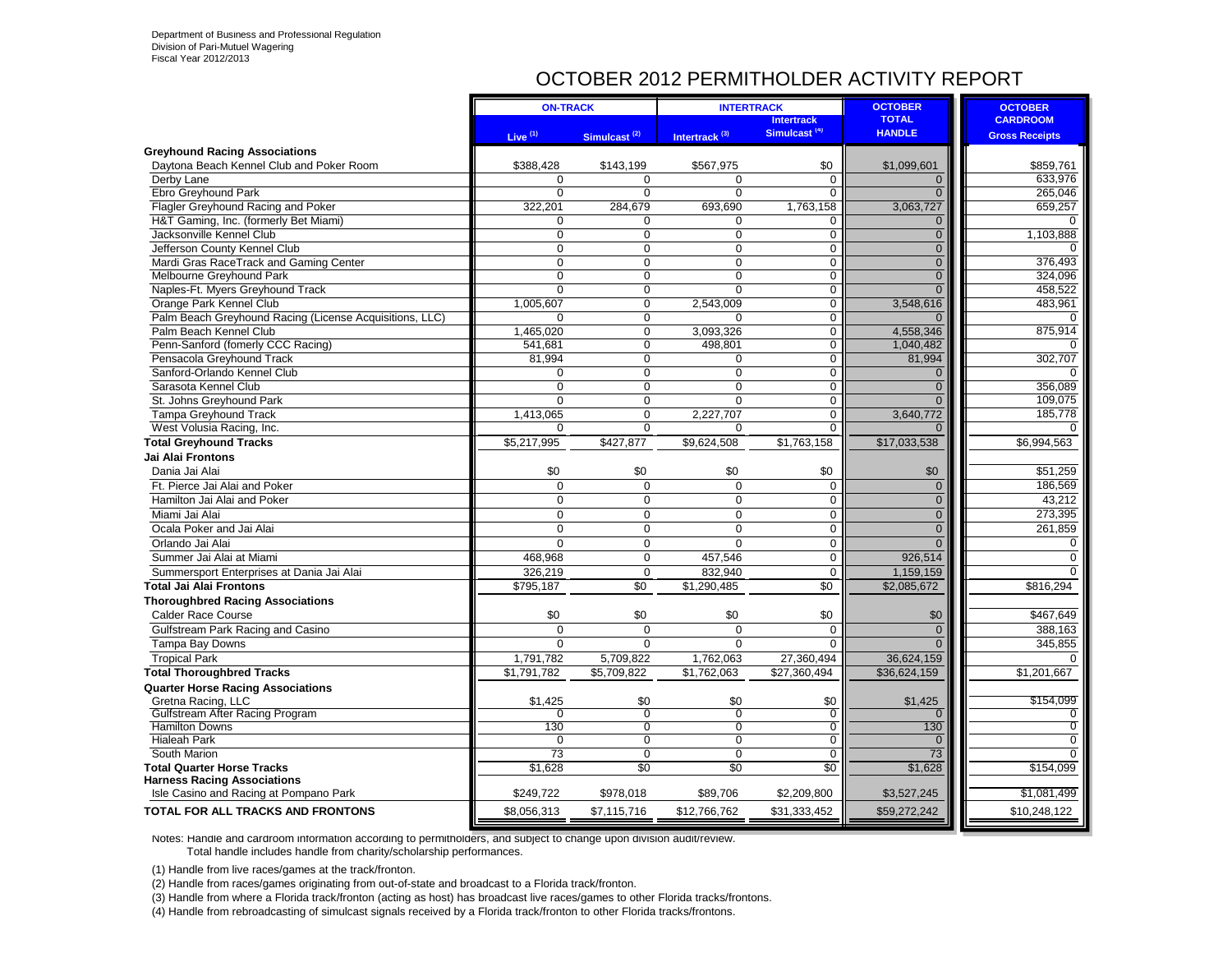### NOVEMBER 2012 PERMITHOLDER ACTIVITY REPORT

|                                                                              | <b>ON-TRACK</b>     |                          | <b>INTERTRACK</b>         |                          | <b>NOVEMBER</b>        | <b>NOVEMBER</b>       |
|------------------------------------------------------------------------------|---------------------|--------------------------|---------------------------|--------------------------|------------------------|-----------------------|
|                                                                              |                     |                          |                           | <b>Intertrack</b>        | <b>TOTAL</b>           | <b>CARDROOM</b>       |
|                                                                              | Live <sup>(1)</sup> | Simulcast <sup>(2)</sup> | Intertrack <sup>(3)</sup> | Simulcast <sup>(4)</sup> | <b>HANDLE</b>          | <b>Gross Receipts</b> |
| <b>Greyhound Racing Associations</b>                                         |                     |                          |                           |                          |                        |                       |
| Daytona Beach Kennel Club and Poker Room                                     | \$53,280            | \$28,984                 | \$73,057                  | \$0                      | \$155,321              | \$819,773             |
| Derby Lane                                                                   | $\Omega$            | $\Omega$                 | 0                         | $\Omega$                 | $\mathbf{0}$           | 697,539               |
| Ebro Greyhound Park                                                          | $\Omega$            | $\Omega$                 | $\Omega$                  | $\Omega$                 | $\Omega$               | 253.175               |
| Flagler Greyhound Racing and Poker                                           | $\mathbf 0$         | 305,229                  | 0                         | 1,719,561                | 2,024,790              | 611,155               |
| H&T Gaming, Inc. (formerly Bet Miami)                                        | $\overline{0}$      | $\Omega$                 | $\overline{0}$            | 0                        | $\mathbf{0}$           | $\Omega$              |
| Jacksonville Kennel Club                                                     | $\Omega$            | $\Omega$                 | $\Omega$                  | $\mathbf 0$              | $\overline{0}$         | 1,398,906             |
| Jefferson County Kennel Club                                                 | $\Omega$            | $\Omega$                 | 0                         | $\mathbf 0$              | $\overline{0}$         | O                     |
| Mardi Gras RaceTrack and Gaming Center                                       | $\Omega$            | $\Omega$                 | $\Omega$                  | $\mathbf 0$              | $\overline{0}$         | 423,281               |
| Melbourne Greyhound Park                                                     | $\Omega$            | $\Omega$                 | $\Omega$                  | $\Omega$                 | $\Omega$               | 323,836               |
| Naples-Ft. Myers Greyhound Track                                             | 988.740             | $\Omega$                 | 1,281,534                 | $\mathbf 0$              | 2.270.274              | 507,584               |
| Orange Park Kennel Club                                                      | 1,044,172           | $\mathbf 0$              | 2,416,269                 | $\mathbf 0$              | 3,460,441              | 500,027               |
| Palm Beach Greyhound Racing (License Acquisitions, LLC)                      | $\Omega$            | $\Omega$                 | $\Omega$                  | $\Omega$                 | $\Omega$               | $\Omega$              |
| Palm Beach Kennel Club                                                       | 1,739,805           | 0                        | 3,136,868                 | 0                        | 4,876,673              | 930,890               |
| Penn-Sanford (fomerly CCC Racing)                                            | 572,391             | 0                        | 470,683                   | 0                        | 1,043,074              | $\Omega$              |
| Pensacola Greyhound Track                                                    | 76,317              | 0                        | $\Omega$                  | 0                        | 76,317                 | 305,308               |
| Sanford-Orlando Kennel Club                                                  | $\mathbf 0$         | $\mathbf 0$              | 0                         | 0                        | $\Omega$               | $\Omega$              |
| Sarasota Kennel Club                                                         | 307,386             | $\mathbf 0$              | 102,332                   | $\overline{0}$           | 409,718                | 368,253               |
| St. Johns Greyhound Park                                                     | $\Omega$            | $\mathbf 0$<br>$\Omega$  | $\Omega$                  | 0<br>0                   | $\Omega$               | 49,972<br>171,417     |
| Tampa Greyhound Track                                                        | 1,519,930           |                          | 2,155,622<br>440,308      | 0                        | 3,675,552              | 0                     |
| West Volusia Racing, Inc.                                                    | 324,429             | 127,082                  |                           |                          | 891,819                |                       |
| <b>Total Greyhound Tracks</b>                                                | \$6,626,450         | \$461,296                | \$10,076,672              | \$1,719,561              | \$18,883,979           | \$7,361,116           |
| Jai Alai Frontons                                                            |                     |                          |                           |                          |                        |                       |
| Dania Jai Alai                                                               | \$0                 | \$0                      | \$0                       | \$0                      | \$0                    | \$62,860              |
| Ft. Pierce Jai Alai and Poker                                                | $\Omega$            | $\Omega$                 | $\Omega$                  | $\mathbf 0$              | $\overline{0}$         | 202,789               |
| Hamilton Jai Alai and Poker                                                  | $\Omega$            | $\Omega$                 | $\Omega$                  | $\mathbf 0$              | $\Omega$               | 42,423                |
| Miami Jai Alai                                                               | 432.095             | $\Omega$                 | 467,929                   | 0                        | 900.024                | 294,552               |
| Ocala Poker and Jai Alai                                                     | $\Omega$            | $\Omega$                 | $\Omega$                  | $\mathbf 0$              |                        | 279,320               |
| Orlando Jai Alai                                                             | 57,633              | $\Omega$                 | 12,900                    | 0                        | 70,533                 | $\mathbf 0$           |
| Summer Jai Alai at Miami                                                     | $\Omega$            | $\Omega$                 | $\Omega$                  | $\mathbf 0$              | $\Omega$               | $\pmb{0}$             |
| Summersport Enterprises at Dania Jai Alai                                    | 363,561             | $\Omega$                 | 880,306                   | $\Omega$                 | 1,243,867              | $\Omega$              |
| <b>Total Jai Alai Frontons</b>                                               | \$853,289           | $\overline{50}$          | \$1,361,135               | $\overline{50}$          | $\overline{2,214,424}$ | \$881,944             |
| <b>Thoroughbred Racing Associations</b>                                      |                     |                          |                           |                          |                        |                       |
| <b>Calder Race Course</b>                                                    | \$0                 | \$0                      | \$0                       | \$0                      | \$0                    | \$399,819             |
| Gulfstream Park Racing and Casino                                            | $\Omega$            | $\Omega$                 | 0                         | $\mathbf 0$              | $\mathbf{0}$           | 421,616               |
| Tampa Bay Downs                                                              | $\Omega$            | $\Omega$                 | 0                         | $\Omega$                 | $\overline{0}$         | 344,038               |
| <b>Tropical Park</b>                                                         | 2,582,110           | 6,062,688                | 2,944,668                 | 27,923,649               | 39,513,114             | $\Omega$              |
| <b>Total Thoroughbred Tracks</b>                                             | \$2,582,110         | \$6,062,688              | \$2,944,668               | \$27,923,649             | \$39,513,114           | \$1,165,473           |
| <b>Quarter Horse Racing Associations</b>                                     |                     |                          |                           |                          |                        |                       |
| Gretna Racing, LLC                                                           | \$778               | $\Omega$                 | $\Omega$                  | $\Omega$                 | \$778                  | \$164,406             |
| Gulfstream After Racing Program                                              | 0                   | $\Omega$                 | $\overline{0}$            | $\mathbf 0$              | $\mathbf{0}$           | 0                     |
| <b>Hamilton Downs</b>                                                        | $\overline{0}$      | 0                        | $\overline{0}$            | 0                        | $\overline{0}$         | 0                     |
| <b>Hialeah Park</b>                                                          | $\overline{0}$      | $\overline{0}$           | $\overline{0}$            | $\overline{0}$           | $\Omega$               | $\Omega$              |
| South Marion                                                                 | 0                   | $\overline{\mathbf{0}}$  | $\overline{\mathbf{0}}$   | $\overline{\mathbf{0}}$  | $\Omega$               | 0                     |
| <b>Total Quarter Horse Tracks</b>                                            | \$778               |                          |                           |                          | \$778                  | \$164,406             |
| <b>Harness Racing Associations</b><br>Isle Casino and Racing at Pompano Park | \$335,831           | \$936.827                | \$107,555                 | \$2,093,377              | \$3,473,590            | \$976,133             |
| TOTAL FOR ALL TRACKS AND FRONTONS                                            | \$10,398,458        | \$7,460,811              | \$14,490,030              | \$31,736,587             | \$64,085,885           | \$10,549,071          |
|                                                                              |                     |                          |                           |                          |                        |                       |

Notes: Handle and cardroom information according to permitholders, and subject to change upon division audit/review. Total handle includes handle from charity/scholarship performances.

(1) Handle from live races/games at the track/fronton.

(2) Handle from races/games originating from out-of-state and broadcast to a Florida track/fronton.

(3) Handle from where a Florida track/fronton (acting as host) has broadcast live races/games to other Florida tracks/frontons.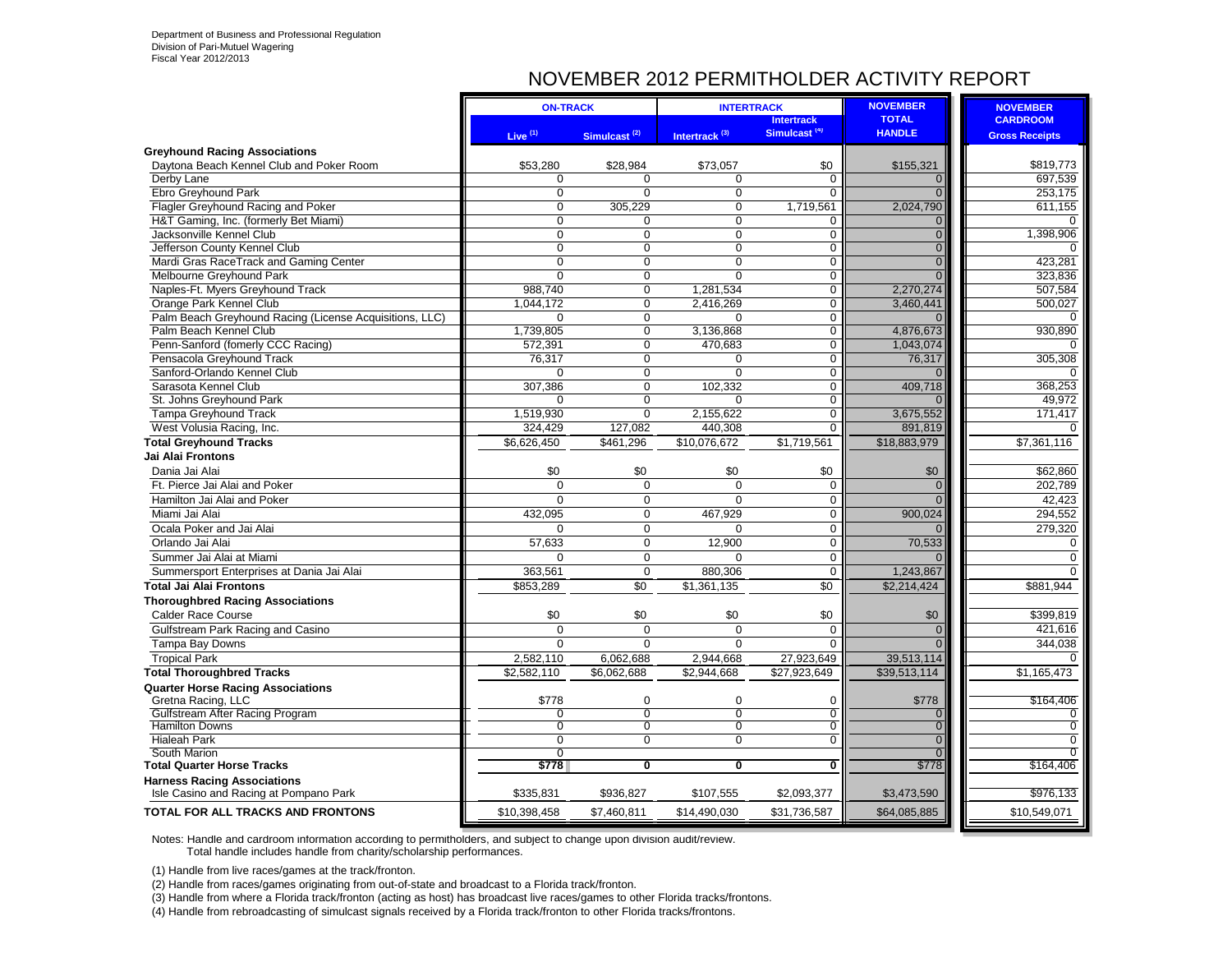### DECEMBER 2012 PERMITHOLDER ACTIVITY REPORT

|                                                         | <b>ON-TRACK</b> |                          | <b>INTERTRACK</b>         |                          | <b>DECEMBER</b> | <b>DECEMBER</b>       |
|---------------------------------------------------------|-----------------|--------------------------|---------------------------|--------------------------|-----------------|-----------------------|
|                                                         |                 |                          |                           | <b>Intertrack</b>        | <b>TOTAL</b>    | <b>CARDROOM</b>       |
|                                                         | Live $(1)$      | Simulcast <sup>(2)</sup> | Intertrack <sup>(3)</sup> | Simulcast <sup>(4)</sup> | <b>HANDLE</b>   | <b>Gross Receipts</b> |
| <b>Greyhound Racing Associations</b>                    |                 |                          |                           |                          |                 |                       |
| Daytona Beach Kennel Club and Poker Room                | \$0             | \$0                      | \$0                       | \$0                      | \$0             | \$832,424             |
| Derby Lane                                              | $\Omega$        | $\Omega$                 | $\Omega$                  | $\mathbf 0$              | $\mathbf 0$     | 738,218               |
| Ebro Greyhound Park                                     | $\Omega$        | $\mathbf 0$              | $\Omega$                  | $\mathbf 0$              | $\overline{0}$  | 278.903               |
| Flagler Greyhound Racing and Poker                      | $\Omega$        | $\overline{0}$           | $\Omega$                  | $\mathbf 0$              | $\overline{0}$  | 614,414               |
| H&T Gaming, Inc. (formerly Bet Miami)                   | $\Omega$        | $\Omega$                 | $\Omega$                  | $\mathbf 0$              | $\overline{0}$  | $\Omega$              |
| Jacksonville Kennel Club                                | $\Omega$        | $\mathbf 0$              | $\Omega$                  | $\overline{0}$           | $\overline{0}$  | 1,216,690             |
| Jefferson County Kennel Club                            | $\Omega$        | $\Omega$                 | $\Omega$                  | $\mathbf 0$              | $\overline{0}$  | $\Omega$              |
| Mardi Gras RaceTrack and Gaming Center                  | 575,680         | 577,513                  | 861,814                   | 1,198,038                | 3,213,045       | 469,096               |
| Melbourne Greyhound Park                                | $\Omega$        | 0                        | $\Omega$                  | $\mathbf 0$              |                 | 315.413               |
| Naples-Ft. Myers Greyhound Track                        | 1,135,364       | $\overline{0}$           | 1,388,066                 | $\mathbf 0$              | 2,523,430       | 553,331               |
| Orange Park Kennel Club                                 | 403.746         | $\mathbf 0$              | 845,472                   | $\mathbf 0$              | 1,249,218       | 543,109               |
| Palm Beach Greyhound Racing (License Acquisitions, LLC) | $\Omega$        | $\overline{0}$           | $\Omega$                  | $\mathbf 0$              | $\Omega$        | $\Omega$              |
| Palm Beach Kennel Club                                  | 1,807,134       | $\mathbf 0$              | 3,221,509                 | $\mathbf 0$              | 5,028,643       | 1,032,992             |
| Penn-Sanford (fomerly CCC Racing)                       | 593,364         | $\overline{0}$           | 381,636                   | $\overline{0}$           | 975,000         |                       |
| Pensacola Greyhound Track                               | 50.169          | $\overline{0}$           | $\Omega$                  | $\overline{0}$           | 50,169          | 345.117               |
| Sanford-Orlando Kennel Club                             | $\Omega$        | $\overline{0}$           | $\overline{0}$            | $\overline{0}$           | $\Omega$        | $\Omega$              |
| Sarasota Kennel Club                                    | 721.454         | $\overline{0}$           | 330.810                   | $\mathbf 0$              | 1,052,264       | 432,082               |
| St. Johns Greyhound Park                                | 826,113         | $\mathbf 0$              | 1,798,229                 | $\mathbf 0$              | 2,624,342       |                       |
| Tampa Greyhound Track                                   | 1,569,645       | $\overline{0}$           | 2,171,067                 | $\overline{0}$           | 3,740,711       | 178,513               |
| West Volusia Racing, Inc.                               | 375,218         | 173,810                  | 474,507                   | $\mathbf 0$              | 1,023,534       |                       |
| <b>Total Greyhound Tracks</b>                           | \$8,057,887     | \$751,322                | \$11,473,109              | \$1,198,038              | \$21,480,356    | \$7,550,301           |
| Jai Alai Frontons                                       |                 |                          |                           |                          |                 |                       |
| Dania Jai Alai                                          | \$412,097       | \$0                      | \$950,759                 | \$0                      | \$1,362,856     | \$56,641              |
| Ft. Pierce Jai Alai and Poker                           | $\Omega$        | $\Omega$                 | $\Omega$                  | $\Omega$                 | $\overline{0}$  | 214.349               |
| Hamilton Jai Alai and Poker                             | $\Omega$        | $\Omega$                 | $\Omega$                  | $\mathbf 0$              | $\Omega$        | 50,552                |
| Miami Jai Alai                                          | 458,698         | $\Omega$                 | 510,554                   | $\Omega$                 | 969,252         | 356,667               |
| Ocala Poker and Jai Alai                                | $\mathbf 0$     | $\mathbf 0$              | 0                         | $\mathbf 0$              | $\overline{0}$  | 289,693               |
|                                                         |                 | $\mathbf 0$              |                           | $\mathbf 0$              |                 | 0                     |
| Orlando Jai Alai                                        | 72,500          |                          | 15,283                    |                          | 87,783          |                       |
| Summer Jai Alai at Miami                                | $\mathbf 0$     | $\mathbf 0$              | 0                         | $\mathbf 0$              | $\overline{0}$  | $\mathbf 0$           |
| Summersport Enterprises at Dania Jai Alai               | $\mathbf 0$     | $\mathbf 0$              | $\Omega$                  | $\mathbf 0$              | $\overline{0}$  | $\mathbf 0$           |
| Total Jai Alai Frontons                                 | \$943,295       | \$0                      | \$1,476,596               | \$0                      | \$2,419,891     | \$967,902             |
| <b>Thoroughbred Racing Associations</b>                 |                 |                          |                           |                          |                 |                       |
| <b>Calder Race Course</b>                               | \$0             | \$0                      | \$0                       | \$0                      | \$0             | \$343,772             |
| Gulfstream Park Racing and Casino                       | 12,301,771      | 7,525,343                | 7,183,478                 | 9,457,616                | 36,468,207      | 500.439               |
| <b>Tampa Bay Downs</b>                                  | 2,814,162       | 1,544,492                | 3,964,860                 | 4,834,557                | 13,158,071      | 350,315               |
| <b>Tropical Park</b>                                    | $\mathbf 0$     | 0                        | 0                         | $\mathbf 0$              | $\Omega$        | $\Omega$              |
| <b>Total Thoroughbred Tracks</b>                        | \$15,115,933    | \$9,069,835              | \$11,148,338              | \$14,292,173             | \$49,626,279    | \$1,194,526           |
| <b>Quarter Horse Racing Associations</b>                |                 |                          |                           |                          |                 |                       |
| Gretna Racing, LLC                                      | 3,338           | $\overline{0}$           | $\overline{0}$            | $\overline{0}$           | \$3,338         | \$180.844             |
| Gulfstream After Racing Program                         | $\overline{0}$  | $\overline{0}$           | $\overline{0}$            | $\overline{0}$           | $\Omega$        | $\Omega$              |
| <b>Hamilton Downs</b>                                   |                 |                          |                           |                          |                 |                       |
| <b>Hialeah Park</b>                                     | 376,361         | $\Omega$                 | 61,561                    | $\Omega$                 | 437,922         | $\mathbf 0$           |
| Ocala Breeders Sales                                    | 6,501           |                          |                           |                          |                 |                       |
| South Marion                                            |                 |                          |                           |                          |                 |                       |
| <b>Total Quarter Horse Tracks</b>                       | \$386.200       | \$0                      | \$61,561                  | \$0                      | \$447,761       | \$180,844             |
| <b>Harness Racing Associations</b>                      |                 |                          |                           |                          |                 |                       |
| Isle Casino and Racing at Pompano Park                  | 470,788         | 1,014,068                | 176,366                   | 1,915,221                | 3,576,442       | \$1,046,496           |
| <b>TOTAL FOR ALL TRACKS AND FRONTONS</b>                | \$24,974,101    | \$10,835,225             | \$24,335,970              | \$17,405,432             | \$77,550,728    | \$10,940,069          |
|                                                         |                 |                          |                           |                          |                 |                       |

Notes: Handle and cardroom information according to permitholders, and subject to change upon division audit/review. Total handle includes handle from charity/scholarship performances.

(1) Handle from live races/games at the track/fronton.

(2) Handle from races/games originating from out-of-state and broadcast to a Florida track/fronton.

(3) Handle from where a Florida track/fronton (acting as host) has broadcast live races/games to other Florida tracks/frontons.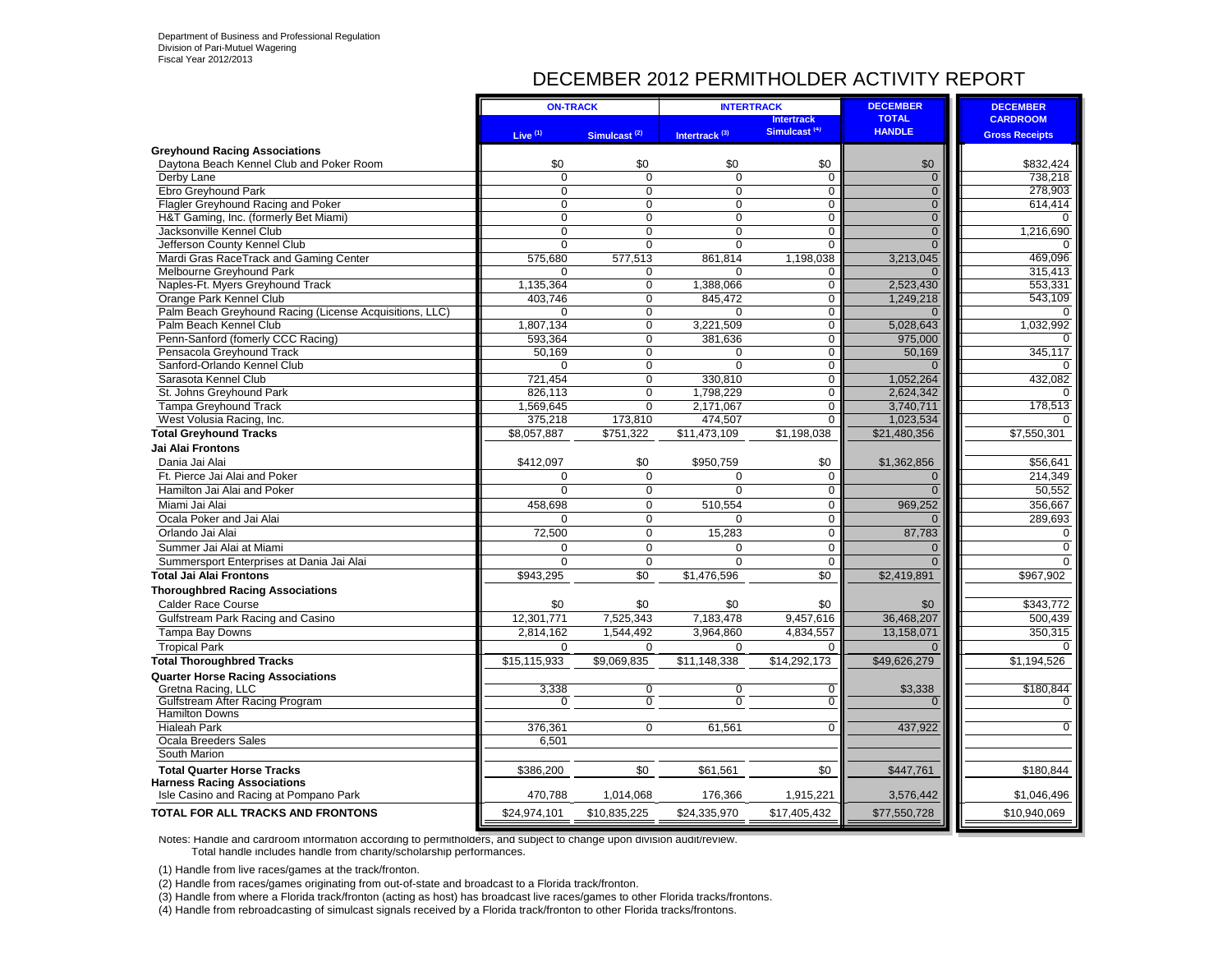### JANUARY 2013 PERMITHOLDER ACTIVITY REPORT

|                                                         | <b>ON-TRACK</b>     |                          | <b>INTERTRACK</b>         |                                               | <b>JANUARY</b>                | <b>JANUARY</b>        |
|---------------------------------------------------------|---------------------|--------------------------|---------------------------|-----------------------------------------------|-------------------------------|-----------------------|
|                                                         |                     |                          |                           | <b>Intertrack</b><br>Simulcast <sup>(4)</sup> | <b>TOTAL</b><br><b>HANDLE</b> | <b>CARDROOM</b>       |
|                                                         | Live <sup>(1)</sup> | Simulcast <sup>(2)</sup> | Intertrack <sup>(3)</sup> |                                               |                               | <b>Gross Receipts</b> |
| <b>Greyhound Racing Associations</b>                    |                     |                          |                           |                                               |                               |                       |
| Daytona Beach Kennel Club and Poker Room                | \$0                 | \$0                      | \$0                       | \$0                                           | \$0                           | \$917,288             |
| Derby Lane                                              | 1,982,798           | $\Omega$                 | 2,211,121                 | $\mathbf 0$                                   | 4,193,920                     | 741,812               |
| Ebro Greyhound Park                                     | $\Omega$            | $\mathbf 0$              | $\Omega$                  | $\mathbf 0$                                   | $\mathbf{0}$                  | 264,134               |
| Flagler Greyhound Racing and Poker                      | $\Omega$            | $\Omega$                 | $\Omega$                  | $\overline{0}$                                | $\overline{0}$                | 644,745               |
| H&T Gaming, Inc. (formerly Bet Miami)                   | $\Omega$            | $\Omega$                 | 0                         | $\mathbf 0$                                   | $\overline{0}$                | $\Omega$              |
| Jacksonville Kennel Club                                | $\Omega$            | $\Omega$                 | $\Omega$                  | $\mathbf 0$                                   | $\overline{0}$                | 1,150,646             |
| Jefferson County Kennel Club                            | $\Omega$            | $\Omega$                 | 0                         | $\overline{0}$                                | $\overline{0}$                | $\Omega$              |
| Mardi Gras RaceTrack and Gaming Center                  | 574,248             | 548,568                  | 837,942                   | 1,203,701                                     | 3,164,458                     | 431,582               |
| Melbourne Greyhound Park                                | $\Omega$            | $\Omega$                 | $\Omega$                  | $\mathbf 0$                                   | $\Omega$                      | 354,345               |
| Naples-Ft. Myers Greyhound Track                        | 1,528,054           | $\mathbf 0$              | 1,360,888                 | $\mathbf 0$                                   | 2,888,942                     | 706,165               |
| Orange Park Kennel Club                                 | $\Omega$            | $\mathbf 0$              | 0                         | 0                                             | $\mathbf{0}$                  | 541,451               |
| Palm Beach Greyhound Racing (License Acquisitions, LLC) | $\Omega$            | $\mathbf 0$              | $\Omega$                  | $\mathsf 0$                                   | $\Omega$                      | $\Omega$              |
| Palm Beach Kennel Club                                  | 1,947,289           | $\mathbf 0$              | 3,250,121                 | $\mathbf 0$                                   | 5,197,410                     | 1,016,650             |
| Penn-Sanford (fomerly CCC Racing)                       | $\Omega$            | $\mathbf 0$              | 0                         | $\mathbf 0$                                   | $\Omega$                      | 0                     |
| Pensacola Greyhound Track                               | 80,909              | $\mathbf 0$              | $\Omega$                  | $\mathbf 0$                                   | 80,909                        | 330,009               |
| Sanford-Orlando Kennel Club                             | 691.207             | $\Omega$                 | 540.549                   | $\mathbf 0$                                   | 1,231,755                     |                       |
| Sarasota Kennel Club                                    | 1,015,040           | $\mathbf 0$              | 330,072                   | $\mathbf 0$                                   | 1,345,112                     | 443,520               |
| St. Johns Greyhound Park                                | 1,152,540           | $\mathbf 0$              | 2,531,998                 | $\pmb{0}$                                     | 3,684,538                     |                       |
| <b>Tampa Greyhound Track</b>                            | $\Omega$            | $\Omega$                 | 0                         | 0                                             | $\Omega$                      | 190,830               |
| West Volusia Racing, Inc.                               | 522,586             | 140,437                  | 552,052                   | 0                                             | 1,215,075                     |                       |
| <b>Total Greyhound Tracks</b>                           | \$9,494,670         | \$689,005                | \$11,614,743              | \$1,203,701                                   | \$23,002,119                  | \$7,733,177           |
| Jai Alai Frontons                                       |                     |                          |                           |                                               |                               |                       |
| Dania Jai Alai                                          | \$471,199           | \$0                      | \$982,968                 | \$0                                           | \$1,454,168                   | \$65,873              |
| Ft. Pierce Jai Alai and Poker                           | $\Omega$            | $\mathbf 0$              | $\Omega$                  | $\mathbf 0$                                   | $\mathbf{0}$                  | 244,606               |
| Hamilton Jai Alai and Poker                             | $\Omega$            | $\Omega$                 | $\Omega$                  | $\mathbf 0$                                   | $\Omega$                      | 49,347                |
| Miami Jai Alai                                          | 467,284             | $\Omega$                 | 528,453                   | $\mathbf 0$                                   | 995.737                       | 378,461               |
| Ocala Poker and Jai Alai                                | $\Omega$            | $\Omega$                 | $\Omega$                  | $\Omega$                                      |                               | 304,320               |
| Orlando Jai Alai                                        | 112,748             | $\Omega$                 | 7,043                     | $\mathbf 0$                                   | 119.791                       | $\Omega$              |
| Summer Jai Alai at Miami                                | $\Omega$            | $\Omega$                 | $\Omega$                  | $\mathbf 0$                                   | $\mathbf{0}$                  | $\Omega$              |
| Summersport Enterprises at Dania Jai Alai               | $\Omega$            | $\Omega$                 | $\Omega$                  | $\Omega$                                      | $\Omega$                      | $\Omega$              |
| Total Jai Alai Frontons                                 | \$1,051,231         | $\overline{50}$          | \$1,518,464               | \$0                                           | \$2,569,696                   | \$1,042,607           |
| <b>Thoroughbred Racing Associations</b>                 |                     |                          |                           |                                               |                               |                       |
| <b>Calder Race Course</b>                               | \$0                 | \$0                      | \$0                       | \$0                                           | \$0                           | \$360,059             |
| Gulfstream Park Racing and Casino                       | 15,674,861          | 7,527,893                | 8,508,347                 | 9,925,533                                     | 41,636,634                    | 528,885               |
| Tampa Bay Downs                                         | 3,727,428           | 1,142,094                | 4,972,851                 | 3,837,979                                     | 13,680,352                    | 386,372               |
| <b>Tropical Park</b>                                    | $\mathbf 0$         | $\mathbf 0$              | 0                         | $\mathbf 0$                                   | $\Omega$                      | $\Omega$              |
| <b>Total Thoroughbred Tracks</b>                        | \$19,402,289        | \$8,669,987              | \$13,481,198              | \$13,763,512                                  | \$55,316,986                  | \$1,275,316           |
|                                                         |                     |                          |                           |                                               |                               |                       |
| <b>Quarter Horse Racing Associations</b>                | $\mathbf 0$         | $\mathbf 0$              | 0                         |                                               |                               | \$170,299             |
| Gretna Racing, LLC<br>Gulfstream After Racing Program   | $\overline{0}$      | $\overline{0}$           | $\overline{0}$            | $\mathbf 0$<br>$\overline{0}$                 | $\mathbf 0$<br>$\overline{0}$ |                       |
| <b>Hamilton Downs</b>                                   |                     |                          |                           |                                               |                               | $\overline{0}$        |
| <b>Hialeah Park</b>                                     | 484,101             | $\mathbf 0$              | 94,056                    | $\mathbf 0$                                   | 578,157                       |                       |
| Ocala Breeders Sales                                    |                     |                          |                           |                                               |                               |                       |
| South Marion                                            | \$484,101           | \$0                      | \$94,056                  | \$0                                           | \$578,157                     | \$170,299             |
| <b>Harness Racing Associations</b>                      |                     |                          |                           |                                               |                               |                       |
| Isle Casino and Racing at Pompano Park                  | 544,271             | 1,258,047                | 197,283                   | 2,621,608                                     | 4,621,208                     | \$1,208,623           |
| TOTAL FOR ALL TRACKS AND FRONTONS                       | \$30,976,563        | \$10,617,039             | \$26,905,744              | \$17,588,821                                  | \$86,088,167                  | \$11,430,022          |
|                                                         |                     |                          |                           |                                               |                               |                       |

Notes: Handle and cardroom information according to permitholders, and subject to change upon division audit/review. Total handle includes handle from charity/scholarship performances.

(1) Handle from live races/games at the track/fronton.

(2) Handle from races/games originating from out-of-state and broadcast to a Florida track/fronton.

(3) Handle from where a Florida track/fronton (acting as host) has broadcast live races/games to other Florida tracks/frontons.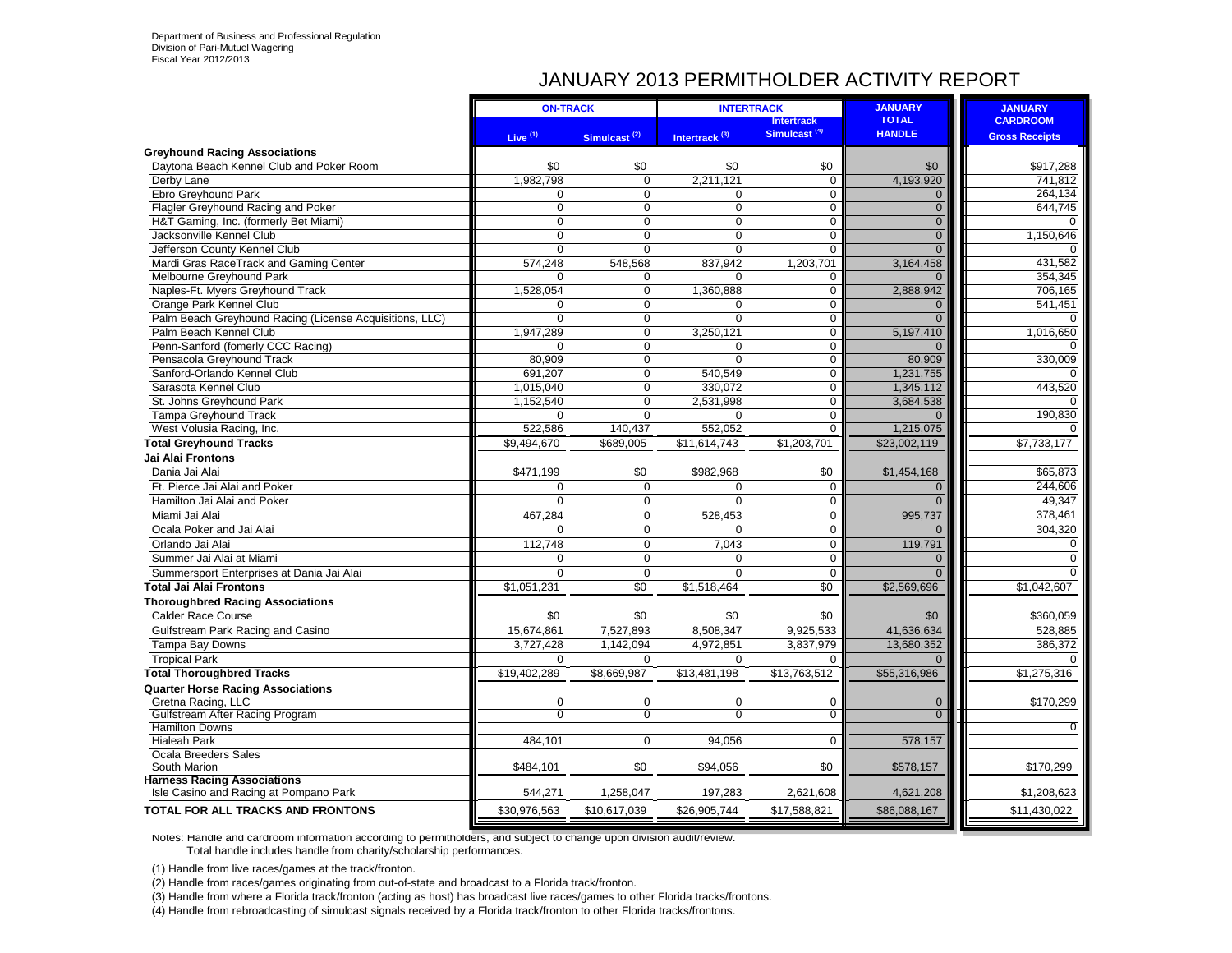#### **FEBRUARY 2013 PERMITHOLDER ACTIVITY REPORT**

|                                                          | <b>ON-TRACK</b>       |                            | <b>INTERTRACK</b>         |                            | <b>FEBRUARY</b> | <b>FEBRUARY</b>       |
|----------------------------------------------------------|-----------------------|----------------------------|---------------------------|----------------------------|-----------------|-----------------------|
|                                                          |                       |                            |                           | <b>Intertrack</b>          | <b>TOTAL</b>    | <b>CARDROOM</b>       |
|                                                          | Live $(1)$            | Simulcast <sup>(2)</sup>   | Intertrack <sup>(3)</sup> | Simulcast <sup>(4)</sup>   | <b>HANDLE</b>   | <b>Gross Receipts</b> |
| <b>Greyhound Racing Associations</b>                     |                       |                            |                           |                            |                 |                       |
| Daytona Beach Kennel Club and Poker Room                 | \$0                   | \$0                        | \$0                       | \$0                        | \$0             | \$844,895             |
| Derby Lane                                               | 2,104,274             | $\overline{0}$             | 2,200,210                 | $\overline{0}$             | 4,304,485       | 739,284               |
| <b>Ebro Greyhound Park</b>                               | 0                     | $\overline{0}$             | $\mathbf 0$               | $\overline{0}$             | $\Omega$        | 263,978               |
| Flagler Greyhound Racing and Poker                       | $\Omega$              | $\Omega$                   | $\Omega$                  | $\Omega$                   | $\Omega$        | 613,164               |
| H&T Gaming, Inc. (formerly Bet Miami)                    | 263,536               | 243,287                    | 351,890                   | 462,051                    | 1,320,763       | $\Omega$              |
| Jacksonville Kennel Club                                 | 0                     | $\mathbf 0$                | 0                         | $\mathbf 0$                | $\overline{0}$  | 1,130,658             |
| Jefferson County Kennel Club                             | $\mathbf 0$           | $\mathbf 0$                | $\Omega$                  | $\Omega$                   | $\Omega$        |                       |
| Mardi Gras RaceTrack and Gaming Center                   | 397,663               | 352,558                    | 599,277                   | 712,460                    | 2,061,957       | 448.280               |
| Melbourne Greyhound Park                                 | $\Omega$              | $\Omega$                   | $\Omega$                  | $\Omega$                   | $\Omega$        | 352.132               |
| Naples-Ft. Myers Greyhound Track                         | 1,859,146             | 0                          | 1,482,807                 | $\mathbf 0$                | 3,341,953       | 685,545               |
| Orange Park Kennel Club                                  | 0                     | $\mathbf 0$                | 0                         | $\mathbf 0$                | $\Omega$        | 534,101               |
| Palm Beach Greyhound Racing (License Acquisitions, LLC)  | $\Omega$              | $\mathbf 0$                | $\Omega$                  | $\mathbf 0$                | $\Omega$        | $\Omega$              |
| Palm Beach Kennel Club                                   | 2,085,212             | $\mathbf 0$                | 3,447,901                 | $\mathbf 0$                | 5,533,113       | 1,490,298             |
| Penn-Sanford (fomerly CCC Racing)                        | $\Omega$              | $\mathbf 0$                | $\Omega$                  | $\mathbf 0$                | $\Omega$        | $\Omega$              |
| Pensacola Greyhound Track                                | 130.924               | $\Omega$                   | $\Omega$                  | $\Omega$                   | 130.924         | 332.056               |
| Sanford-Orlando Kennel Club                              | 788,097               | 0                          | 609,243                   | $\mathbf 0$                | 1,397,341       |                       |
| Sarasota Kennel Club                                     | 1,217,560             | $\mathbf 0$                | 340,326                   | $\mathbf 0$                | 1,557,886       | 443,220               |
| St. Johns Greyhound Park<br><b>Tampa Greyhound Track</b> | 1,313,614<br>$\Omega$ | $\overline{0}$<br>$\Omega$ | 2,721,409<br>$\Omega$     | $\mathbf 0$<br>$\mathbf 0$ | 4,035,023       |                       |
|                                                          |                       |                            |                           | $\overline{0}$             |                 | 187,198               |
| West Volusia Racing, Inc.                                | 641,824               | 146,326                    | 627,319                   |                            | 1,415,468       |                       |
| <b>Total Greyhound Tracks</b>                            | \$10,801,849          | $\overline{$}742,170$      | \$12,380,382              | \$1,174,511                | \$25,098,912    | \$8,064,809           |
| <b>Jai Alai Frontons</b>                                 |                       |                            |                           |                            |                 |                       |
| Dania Jai Alai                                           | \$466,562             | \$0                        | \$987,997                 | \$0                        | \$1,454,559     | \$76,370              |
| Ft. Pierce Jai Alai and Poker                            | 140,338               | $\Omega$                   | $\Omega$                  | $\mathbf 0$                | 140,338         | 238,812               |
| Hamilton Jai Alai and Poker                              | 0                     | $\mathbf 0$                | $\mathbf 0$               | $\mathbf 0$                | $\Omega$        | 48,632                |
| Miami Jai Alai                                           | 447,865               | $\mathbf 0$                | 506,992                   | $\mathbf 0$                | 954,857         | 382,152               |
| Ocala Poker and Jai Alai                                 | $\Omega$              | $\mathbf 0$                | $\Omega$                  | $\mathbf 0$                | $\Omega$        | 305,276               |
| Orlando Jai Alai                                         | 377                   | $\mathbf 0$                | $\Omega$                  | $\mathbf 0$                | 377             |                       |
| Summer Jai Alai at Miami                                 | $\mathbf 0$           | 0                          | $\mathbf 0$               | $\pmb{0}$                  | $\mathbf 0$     |                       |
| Summersport Enterprises at Dania Jai Alai                | $\Omega$              | $\mathbf 0$                | $\Omega$                  | $\mathbf 0$                | $\overline{0}$  | \$0                   |
| <b>Total Jai Alai Frontons</b>                           | \$1,055,142           | $\overline{50}$            | \$1,494,989               | \$0                        | \$2,550,131     | \$1,051,242           |
| <b>Thoroughbred Racing Associations</b>                  |                       |                            |                           |                            |                 |                       |
| <b>Calder Race Course</b>                                | \$0                   | \$0                        | \$0                       | \$0                        | \$0             | \$320,890             |
| Gulfstream Park Racing and Casino                        | 16,294,435            | 7,116,326                  | 9,451,955                 | 10,203,029                 | 43,065,744      | 472,497               |
| <b>Tampa Bay Downs</b>                                   | 4,186,392             | 1,197,509                  | 6.206.002                 | 3.913.391                  | 15,503,292      | 359.226               |
| <b>Tropical Park</b>                                     | $\Omega$              | $\Omega$                   | $\Omega$                  | $\Omega$                   | $\Omega$        |                       |
| <b>Total Thoroughbred Tracks</b>                         | \$20,480,826          | \$8,313,835                | \$15,657,957              | \$14,116,419               | \$58,569,037    | \$1,152,613           |
| <b>Quarter Horse Racing Associations</b>                 |                       |                            |                           |                            |                 |                       |
| Gretna Racing, LLC                                       |                       |                            |                           |                            |                 | \$173,542             |
| Gulfstream After Racing Program                          |                       |                            |                           |                            |                 | $\Omega$              |
| <b>Hamilton Downs</b>                                    |                       |                            |                           |                            |                 |                       |
| <b>Hialeah Park</b>                                      | \$384,383             | $\mathbf 0$                | \$63,381                  | $\Omega$                   | \$447,764       | $\Omega$              |
| <b>Ocala Breeders Sales</b>                              |                       |                            |                           |                            |                 |                       |
| South Marion                                             |                       |                            |                           |                            |                 |                       |
| <b>Total Quarter Horse Tracks</b>                        | \$384,383             | $\overline{0}$             | \$63,381                  | $\Omega$                   | \$447,764       | \$173,542             |
| <b>Harness Racing Associations</b>                       |                       |                            |                           |                            |                 |                       |
| Isle Casino and Racing at Pompano Park                   | 585,944               | 1,232,616                  | 209,268                   | 2,699,580                  | \$4,727,407     | \$1,010,674           |
| TOTAL FOR ALL TRACKS AND FRONTONS                        | \$33,308,144          | \$10,288,621               | \$29,805,977              | \$17,990,510               | \$91,393,252    | \$11,452,880          |
|                                                          |                       |                            |                           |                            |                 |                       |

Notes: Handle and cardroom information according to permitholders, and subject to change upon division audit/review. Total handle includes handle from charity/scholarship performances.

(1) Handle from live races/games at the track/fronton.

(2) Handle from races/games originating from out-of-state and broadcast to a Florida track/fronton.

(3) Handle from where a Florida track/fronton (acting as host) has broadcast live races/games to other Florida tracks/frontons.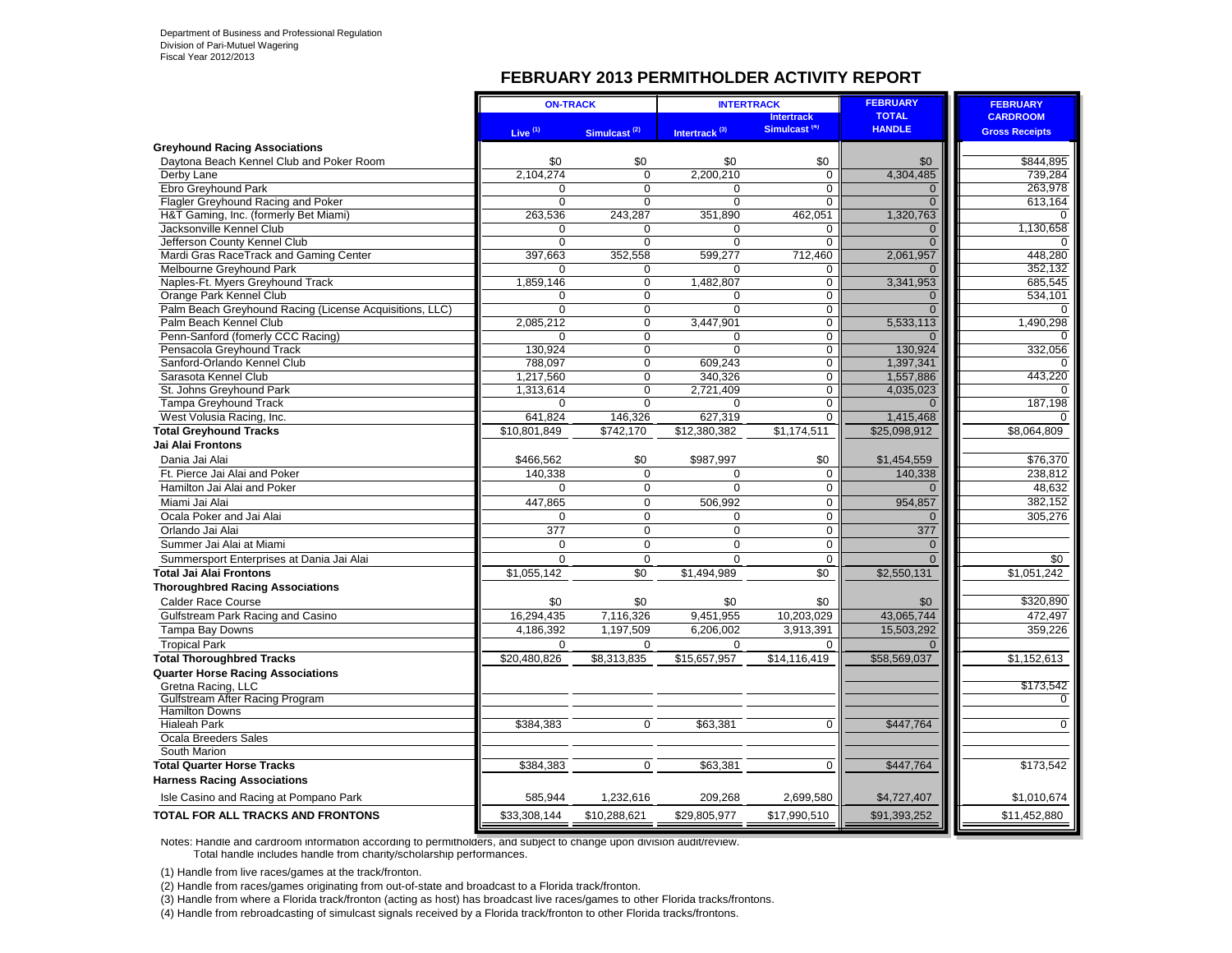### MARCH 2013 PERMITHOLDER ACTIVITY REPORT

| Simulcast <sup>(4)</sup><br><b>HANDLE</b><br>Live $(1)$<br>Simulcast <sup>(2)</sup><br>Intertrack <sup>(3)</sup><br><b>Gross Receipts</b><br><b>Greyhound Racing Associations</b><br>Daytona Beach Kennel Club and Poker Room<br>$\Omega$<br>\$0<br>\$0<br>\$0<br>966.444<br>\$0<br>2,430,673<br>2,513,514<br>4,944,187<br>Derby Lane<br>0<br>$\mathbf 0$<br>869,731<br>Ebro Greyhound Park<br>$\Omega$<br>$\mathbf 0$<br>297,461<br>0<br>0<br>$\mathbf{0}$<br>Flagler Greyhound Racing and Poker<br>$\mathbf 0$<br>$\mathbf 0$<br>$\Omega$<br>$\Omega$<br>$\mathbf 0$<br>680,500<br>H&T Gaming, Inc. (formerly Bet Miami)<br>695,859<br>736,715<br>999,876<br>1,330,927<br>3,763,378<br>Jacksonville Kennel Club<br>1,291,524<br>$\Omega$<br>$\Omega$<br>$\Omega$<br>$\mathbf 0$<br>$\overline{0}$<br>Jefferson County Kennel Club<br>$\mathbf 0$<br>0<br>$\mathbf 0$<br>$\mathbf 0$<br>$\overline{0}$<br>Mardi Gras RaceTrack and Gaming Center<br>$\overline{0}$<br>$\Omega$<br>$\Omega$<br>$\mathbf 0$<br>$\Omega$<br>499,008<br>Melbourne Greyhound Park<br>16.710<br>$\Omega$<br>$\Omega$<br>$\mathbf 0$<br>16.710<br>388.391<br>3,742,475<br>Naples-Ft. Myers Greyhound Track<br>2,071,861<br>$\mathbf{0}$<br>1,670,614<br>0<br>765,446<br>Orange Park Kennel Club<br>$\Omega$<br>$\Omega$<br>$\mathbf 0$<br>$\mathbf 0$<br>627,425<br>$\mathbf{0}$<br>Palm Beach Greyhound Racing (License Acquisitions, LLC)<br>$\Omega$<br>$\Omega$<br>$\Omega$<br>$\Omega$<br>0<br>Palm Beach Kennel Club<br>2,250,675<br>0<br>5,965,446<br>3,714,771<br>$\mathbf 0$<br>1,180,570<br>$\overline{0}$<br>Penn-Sanford (fomerly CCC Racing)<br>$\overline{0}$<br>$\Omega$<br>$\Omega$<br>$\Omega$<br>Pensacola Greyhound Track<br>$\overline{0}$<br>$\overline{0}$<br>137,565<br>137,565<br>0<br>361,588<br>Sanford-Orlando Kennel Club<br>967,667<br>$\Omega$<br>694,124<br>$\mathbf 0$<br>1,661,791<br>492,656<br>Sarasota Kennel Club<br>1,262,361<br>$\Omega$<br>404,022<br>$\mathbf 0$<br>1,666,383<br>St. Johns Greyhound Park<br>1,631,591<br>$\Omega$<br>3,148,317<br>$\mathbf 0$<br>4,779,908<br>$\Omega$<br>202,299<br><b>Tampa Greyhound Track</b><br>$\Omega$<br>$\Omega$<br>$\Omega$<br>$\mathbf 0$<br>$\Omega$<br>154,730<br>652,476<br>1,402,056<br>West Volusia Racing, Inc.<br>594.851<br>$\Omega$<br><b>Total Greyhound Tracks</b><br>$\overline{$12,059,813}$<br>\$891.446<br>\$13.797.714<br>\$1,330,927<br>\$28,079,899<br>\$8,623,043<br><b>Jai Alai Frontons</b><br>Dania Jai Alai<br>\$0<br>\$93,623<br>\$515,882<br>\$0<br>\$1,107,596<br>\$1,623,478<br>Ft. Pierce Jai Alai and Poker<br>143,742<br>143,742<br>272,889<br>$\Omega$<br>$\Omega$<br>$\mathbf 0$<br>$\Omega$<br>50,132<br>Hamilton Jai Alai and Poker<br>$\Omega$<br>$\mathbf 0$<br>0<br>$\overline{0}$<br>$\Omega$<br>532,587<br>$\mathbf 0$<br>1,024,042<br>474.192<br>Miami Jai Alai<br>491,455<br>Ocala Poker and Jai Alai<br>$\mathbf 0$<br>$\mathbf{0}$<br>$\mathbf 0$<br>$\mathbf 0$<br>328,677<br>$\mathbf{0}$<br>Orlando Jai Alai<br>24<br>0<br>$\mathbf 0$<br>$\pmb{0}$<br>24<br>Summer Jai Alai at Miami<br>$\mathbf 0$<br>0<br>$\Omega$<br>0<br>$\overline{0}$<br>Summersport Enterprises at Dania Jai Alai<br>$\Omega$<br>$\Omega$<br>$\mathbf 0$<br>$\mathbf 0$<br>$\Omega$<br><b>Total Jai Alai Frontons</b><br>\$0<br>\$0<br>\$1,151,103<br>\$1,640,183<br>\$2,791,286<br>\$1,219,513<br><b>Thoroughbred Racing Associations</b><br>\$348.917<br><b>Calder Race Course</b><br>\$0<br>\$0<br>\$0<br>\$0<br>\$0<br>514,234<br>Gulfstream Park Racing and Casino<br>17,256,252<br>47,912,579<br>8,833,773<br>10,082,860<br>11,739,694<br>Tampa Bay Downs<br>4,953,226<br>17,103,263<br>423,843<br>4,420,075<br>1.503.834<br>6,226,128<br><b>Tropical Park</b><br>0<br>$\Omega$<br>$\Omega$<br>$\Omega$<br>$\Omega$<br>$\Omega$<br><b>Total Thoroughbred Tracks</b><br>\$10,337,607<br>\$16,308,989<br>\$65,015,842<br>\$21,676,327<br>\$16,692,920<br>\$1,286,994<br><b>Quarter Horse Racing Associations</b><br>Gretna Racing, LLC<br>\$404<br>\$210,209<br>\$404<br>Gulfstream After Racing Program<br>$\Omega$<br><b>Hamilton Downs</b><br><b>Hialeah Park</b><br><b>Ocala Breeders Sales</b><br>South Marion<br>\$0<br><b>Total Qurater Horse Tracks</b><br>\$404<br>\$0<br>$\overline{50}$<br>\$404<br>\$210,209<br><b>Harness Racing Associations</b><br>\$1,225,437<br>Isle Casino and Racing at Pompano Park<br>\$601,591<br>\$1,357,358<br>\$189,083<br>\$3,071,037<br>\$5,219,069<br>\$35,489,238<br>\$101,106,500<br>\$12,565,195<br>\$12,586,410<br>\$31,935,968<br>\$21,094,884 |                                   | <b>ON-TRACK</b> | <b>INTERTRACK</b> |                   | <b>MARCH</b> | <b>MARCH</b>    |
|------------------------------------------------------------------------------------------------------------------------------------------------------------------------------------------------------------------------------------------------------------------------------------------------------------------------------------------------------------------------------------------------------------------------------------------------------------------------------------------------------------------------------------------------------------------------------------------------------------------------------------------------------------------------------------------------------------------------------------------------------------------------------------------------------------------------------------------------------------------------------------------------------------------------------------------------------------------------------------------------------------------------------------------------------------------------------------------------------------------------------------------------------------------------------------------------------------------------------------------------------------------------------------------------------------------------------------------------------------------------------------------------------------------------------------------------------------------------------------------------------------------------------------------------------------------------------------------------------------------------------------------------------------------------------------------------------------------------------------------------------------------------------------------------------------------------------------------------------------------------------------------------------------------------------------------------------------------------------------------------------------------------------------------------------------------------------------------------------------------------------------------------------------------------------------------------------------------------------------------------------------------------------------------------------------------------------------------------------------------------------------------------------------------------------------------------------------------------------------------------------------------------------------------------------------------------------------------------------------------------------------------------------------------------------------------------------------------------------------------------------------------------------------------------------------------------------------------------------------------------------------------------------------------------------------------------------------------------------------------------------------------------------------------------------------------------------------------------------------------------------------------------------------------------------------------------------------------------------------------------------------------------------------------------------------------------------------------------------------------------------------------------------------------------------------------------------------------------------------------------------------------------------------------------------------------------------------------------------------------------------------------------------------------------------------------------------------------------------------------------------------------------------------------------------------------------------------------------------------------------------------------------------------------------------------------------------------------------------------------------------------------------------------------------------------------------------------------------------------------------------------------------------------------------------------------------------------------------------------------------------------------------------------------------------------------------------------------------------------------------------------------------------------------------------------------------------------------------------------------------------------------------------------------------------------------------------------------|-----------------------------------|-----------------|-------------------|-------------------|--------------|-----------------|
|                                                                                                                                                                                                                                                                                                                                                                                                                                                                                                                                                                                                                                                                                                                                                                                                                                                                                                                                                                                                                                                                                                                                                                                                                                                                                                                                                                                                                                                                                                                                                                                                                                                                                                                                                                                                                                                                                                                                                                                                                                                                                                                                                                                                                                                                                                                                                                                                                                                                                                                                                                                                                                                                                                                                                                                                                                                                                                                                                                                                                                                                                                                                                                                                                                                                                                                                                                                                                                                                                                                                                                                                                                                                                                                                                                                                                                                                                                                                                                                                                                                                                                                                                                                                                                                                                                                                                                                                                                                                                                                                                                                          |                                   |                 |                   | <b>Intertrack</b> | <b>TOTAL</b> | <b>CARDROOM</b> |
|                                                                                                                                                                                                                                                                                                                                                                                                                                                                                                                                                                                                                                                                                                                                                                                                                                                                                                                                                                                                                                                                                                                                                                                                                                                                                                                                                                                                                                                                                                                                                                                                                                                                                                                                                                                                                                                                                                                                                                                                                                                                                                                                                                                                                                                                                                                                                                                                                                                                                                                                                                                                                                                                                                                                                                                                                                                                                                                                                                                                                                                                                                                                                                                                                                                                                                                                                                                                                                                                                                                                                                                                                                                                                                                                                                                                                                                                                                                                                                                                                                                                                                                                                                                                                                                                                                                                                                                                                                                                                                                                                                                          |                                   |                 |                   |                   |              |                 |
|                                                                                                                                                                                                                                                                                                                                                                                                                                                                                                                                                                                                                                                                                                                                                                                                                                                                                                                                                                                                                                                                                                                                                                                                                                                                                                                                                                                                                                                                                                                                                                                                                                                                                                                                                                                                                                                                                                                                                                                                                                                                                                                                                                                                                                                                                                                                                                                                                                                                                                                                                                                                                                                                                                                                                                                                                                                                                                                                                                                                                                                                                                                                                                                                                                                                                                                                                                                                                                                                                                                                                                                                                                                                                                                                                                                                                                                                                                                                                                                                                                                                                                                                                                                                                                                                                                                                                                                                                                                                                                                                                                                          |                                   |                 |                   |                   |              |                 |
|                                                                                                                                                                                                                                                                                                                                                                                                                                                                                                                                                                                                                                                                                                                                                                                                                                                                                                                                                                                                                                                                                                                                                                                                                                                                                                                                                                                                                                                                                                                                                                                                                                                                                                                                                                                                                                                                                                                                                                                                                                                                                                                                                                                                                                                                                                                                                                                                                                                                                                                                                                                                                                                                                                                                                                                                                                                                                                                                                                                                                                                                                                                                                                                                                                                                                                                                                                                                                                                                                                                                                                                                                                                                                                                                                                                                                                                                                                                                                                                                                                                                                                                                                                                                                                                                                                                                                                                                                                                                                                                                                                                          |                                   |                 |                   |                   |              |                 |
|                                                                                                                                                                                                                                                                                                                                                                                                                                                                                                                                                                                                                                                                                                                                                                                                                                                                                                                                                                                                                                                                                                                                                                                                                                                                                                                                                                                                                                                                                                                                                                                                                                                                                                                                                                                                                                                                                                                                                                                                                                                                                                                                                                                                                                                                                                                                                                                                                                                                                                                                                                                                                                                                                                                                                                                                                                                                                                                                                                                                                                                                                                                                                                                                                                                                                                                                                                                                                                                                                                                                                                                                                                                                                                                                                                                                                                                                                                                                                                                                                                                                                                                                                                                                                                                                                                                                                                                                                                                                                                                                                                                          |                                   |                 |                   |                   |              |                 |
|                                                                                                                                                                                                                                                                                                                                                                                                                                                                                                                                                                                                                                                                                                                                                                                                                                                                                                                                                                                                                                                                                                                                                                                                                                                                                                                                                                                                                                                                                                                                                                                                                                                                                                                                                                                                                                                                                                                                                                                                                                                                                                                                                                                                                                                                                                                                                                                                                                                                                                                                                                                                                                                                                                                                                                                                                                                                                                                                                                                                                                                                                                                                                                                                                                                                                                                                                                                                                                                                                                                                                                                                                                                                                                                                                                                                                                                                                                                                                                                                                                                                                                                                                                                                                                                                                                                                                                                                                                                                                                                                                                                          |                                   |                 |                   |                   |              |                 |
|                                                                                                                                                                                                                                                                                                                                                                                                                                                                                                                                                                                                                                                                                                                                                                                                                                                                                                                                                                                                                                                                                                                                                                                                                                                                                                                                                                                                                                                                                                                                                                                                                                                                                                                                                                                                                                                                                                                                                                                                                                                                                                                                                                                                                                                                                                                                                                                                                                                                                                                                                                                                                                                                                                                                                                                                                                                                                                                                                                                                                                                                                                                                                                                                                                                                                                                                                                                                                                                                                                                                                                                                                                                                                                                                                                                                                                                                                                                                                                                                                                                                                                                                                                                                                                                                                                                                                                                                                                                                                                                                                                                          |                                   |                 |                   |                   |              |                 |
|                                                                                                                                                                                                                                                                                                                                                                                                                                                                                                                                                                                                                                                                                                                                                                                                                                                                                                                                                                                                                                                                                                                                                                                                                                                                                                                                                                                                                                                                                                                                                                                                                                                                                                                                                                                                                                                                                                                                                                                                                                                                                                                                                                                                                                                                                                                                                                                                                                                                                                                                                                                                                                                                                                                                                                                                                                                                                                                                                                                                                                                                                                                                                                                                                                                                                                                                                                                                                                                                                                                                                                                                                                                                                                                                                                                                                                                                                                                                                                                                                                                                                                                                                                                                                                                                                                                                                                                                                                                                                                                                                                                          |                                   |                 |                   |                   |              |                 |
|                                                                                                                                                                                                                                                                                                                                                                                                                                                                                                                                                                                                                                                                                                                                                                                                                                                                                                                                                                                                                                                                                                                                                                                                                                                                                                                                                                                                                                                                                                                                                                                                                                                                                                                                                                                                                                                                                                                                                                                                                                                                                                                                                                                                                                                                                                                                                                                                                                                                                                                                                                                                                                                                                                                                                                                                                                                                                                                                                                                                                                                                                                                                                                                                                                                                                                                                                                                                                                                                                                                                                                                                                                                                                                                                                                                                                                                                                                                                                                                                                                                                                                                                                                                                                                                                                                                                                                                                                                                                                                                                                                                          |                                   |                 |                   |                   |              |                 |
|                                                                                                                                                                                                                                                                                                                                                                                                                                                                                                                                                                                                                                                                                                                                                                                                                                                                                                                                                                                                                                                                                                                                                                                                                                                                                                                                                                                                                                                                                                                                                                                                                                                                                                                                                                                                                                                                                                                                                                                                                                                                                                                                                                                                                                                                                                                                                                                                                                                                                                                                                                                                                                                                                                                                                                                                                                                                                                                                                                                                                                                                                                                                                                                                                                                                                                                                                                                                                                                                                                                                                                                                                                                                                                                                                                                                                                                                                                                                                                                                                                                                                                                                                                                                                                                                                                                                                                                                                                                                                                                                                                                          |                                   |                 |                   |                   |              |                 |
|                                                                                                                                                                                                                                                                                                                                                                                                                                                                                                                                                                                                                                                                                                                                                                                                                                                                                                                                                                                                                                                                                                                                                                                                                                                                                                                                                                                                                                                                                                                                                                                                                                                                                                                                                                                                                                                                                                                                                                                                                                                                                                                                                                                                                                                                                                                                                                                                                                                                                                                                                                                                                                                                                                                                                                                                                                                                                                                                                                                                                                                                                                                                                                                                                                                                                                                                                                                                                                                                                                                                                                                                                                                                                                                                                                                                                                                                                                                                                                                                                                                                                                                                                                                                                                                                                                                                                                                                                                                                                                                                                                                          |                                   |                 |                   |                   |              |                 |
|                                                                                                                                                                                                                                                                                                                                                                                                                                                                                                                                                                                                                                                                                                                                                                                                                                                                                                                                                                                                                                                                                                                                                                                                                                                                                                                                                                                                                                                                                                                                                                                                                                                                                                                                                                                                                                                                                                                                                                                                                                                                                                                                                                                                                                                                                                                                                                                                                                                                                                                                                                                                                                                                                                                                                                                                                                                                                                                                                                                                                                                                                                                                                                                                                                                                                                                                                                                                                                                                                                                                                                                                                                                                                                                                                                                                                                                                                                                                                                                                                                                                                                                                                                                                                                                                                                                                                                                                                                                                                                                                                                                          |                                   |                 |                   |                   |              |                 |
|                                                                                                                                                                                                                                                                                                                                                                                                                                                                                                                                                                                                                                                                                                                                                                                                                                                                                                                                                                                                                                                                                                                                                                                                                                                                                                                                                                                                                                                                                                                                                                                                                                                                                                                                                                                                                                                                                                                                                                                                                                                                                                                                                                                                                                                                                                                                                                                                                                                                                                                                                                                                                                                                                                                                                                                                                                                                                                                                                                                                                                                                                                                                                                                                                                                                                                                                                                                                                                                                                                                                                                                                                                                                                                                                                                                                                                                                                                                                                                                                                                                                                                                                                                                                                                                                                                                                                                                                                                                                                                                                                                                          |                                   |                 |                   |                   |              |                 |
|                                                                                                                                                                                                                                                                                                                                                                                                                                                                                                                                                                                                                                                                                                                                                                                                                                                                                                                                                                                                                                                                                                                                                                                                                                                                                                                                                                                                                                                                                                                                                                                                                                                                                                                                                                                                                                                                                                                                                                                                                                                                                                                                                                                                                                                                                                                                                                                                                                                                                                                                                                                                                                                                                                                                                                                                                                                                                                                                                                                                                                                                                                                                                                                                                                                                                                                                                                                                                                                                                                                                                                                                                                                                                                                                                                                                                                                                                                                                                                                                                                                                                                                                                                                                                                                                                                                                                                                                                                                                                                                                                                                          |                                   |                 |                   |                   |              |                 |
|                                                                                                                                                                                                                                                                                                                                                                                                                                                                                                                                                                                                                                                                                                                                                                                                                                                                                                                                                                                                                                                                                                                                                                                                                                                                                                                                                                                                                                                                                                                                                                                                                                                                                                                                                                                                                                                                                                                                                                                                                                                                                                                                                                                                                                                                                                                                                                                                                                                                                                                                                                                                                                                                                                                                                                                                                                                                                                                                                                                                                                                                                                                                                                                                                                                                                                                                                                                                                                                                                                                                                                                                                                                                                                                                                                                                                                                                                                                                                                                                                                                                                                                                                                                                                                                                                                                                                                                                                                                                                                                                                                                          |                                   |                 |                   |                   |              |                 |
|                                                                                                                                                                                                                                                                                                                                                                                                                                                                                                                                                                                                                                                                                                                                                                                                                                                                                                                                                                                                                                                                                                                                                                                                                                                                                                                                                                                                                                                                                                                                                                                                                                                                                                                                                                                                                                                                                                                                                                                                                                                                                                                                                                                                                                                                                                                                                                                                                                                                                                                                                                                                                                                                                                                                                                                                                                                                                                                                                                                                                                                                                                                                                                                                                                                                                                                                                                                                                                                                                                                                                                                                                                                                                                                                                                                                                                                                                                                                                                                                                                                                                                                                                                                                                                                                                                                                                                                                                                                                                                                                                                                          |                                   |                 |                   |                   |              |                 |
|                                                                                                                                                                                                                                                                                                                                                                                                                                                                                                                                                                                                                                                                                                                                                                                                                                                                                                                                                                                                                                                                                                                                                                                                                                                                                                                                                                                                                                                                                                                                                                                                                                                                                                                                                                                                                                                                                                                                                                                                                                                                                                                                                                                                                                                                                                                                                                                                                                                                                                                                                                                                                                                                                                                                                                                                                                                                                                                                                                                                                                                                                                                                                                                                                                                                                                                                                                                                                                                                                                                                                                                                                                                                                                                                                                                                                                                                                                                                                                                                                                                                                                                                                                                                                                                                                                                                                                                                                                                                                                                                                                                          |                                   |                 |                   |                   |              |                 |
|                                                                                                                                                                                                                                                                                                                                                                                                                                                                                                                                                                                                                                                                                                                                                                                                                                                                                                                                                                                                                                                                                                                                                                                                                                                                                                                                                                                                                                                                                                                                                                                                                                                                                                                                                                                                                                                                                                                                                                                                                                                                                                                                                                                                                                                                                                                                                                                                                                                                                                                                                                                                                                                                                                                                                                                                                                                                                                                                                                                                                                                                                                                                                                                                                                                                                                                                                                                                                                                                                                                                                                                                                                                                                                                                                                                                                                                                                                                                                                                                                                                                                                                                                                                                                                                                                                                                                                                                                                                                                                                                                                                          |                                   |                 |                   |                   |              |                 |
|                                                                                                                                                                                                                                                                                                                                                                                                                                                                                                                                                                                                                                                                                                                                                                                                                                                                                                                                                                                                                                                                                                                                                                                                                                                                                                                                                                                                                                                                                                                                                                                                                                                                                                                                                                                                                                                                                                                                                                                                                                                                                                                                                                                                                                                                                                                                                                                                                                                                                                                                                                                                                                                                                                                                                                                                                                                                                                                                                                                                                                                                                                                                                                                                                                                                                                                                                                                                                                                                                                                                                                                                                                                                                                                                                                                                                                                                                                                                                                                                                                                                                                                                                                                                                                                                                                                                                                                                                                                                                                                                                                                          |                                   |                 |                   |                   |              |                 |
|                                                                                                                                                                                                                                                                                                                                                                                                                                                                                                                                                                                                                                                                                                                                                                                                                                                                                                                                                                                                                                                                                                                                                                                                                                                                                                                                                                                                                                                                                                                                                                                                                                                                                                                                                                                                                                                                                                                                                                                                                                                                                                                                                                                                                                                                                                                                                                                                                                                                                                                                                                                                                                                                                                                                                                                                                                                                                                                                                                                                                                                                                                                                                                                                                                                                                                                                                                                                                                                                                                                                                                                                                                                                                                                                                                                                                                                                                                                                                                                                                                                                                                                                                                                                                                                                                                                                                                                                                                                                                                                                                                                          |                                   |                 |                   |                   |              |                 |
|                                                                                                                                                                                                                                                                                                                                                                                                                                                                                                                                                                                                                                                                                                                                                                                                                                                                                                                                                                                                                                                                                                                                                                                                                                                                                                                                                                                                                                                                                                                                                                                                                                                                                                                                                                                                                                                                                                                                                                                                                                                                                                                                                                                                                                                                                                                                                                                                                                                                                                                                                                                                                                                                                                                                                                                                                                                                                                                                                                                                                                                                                                                                                                                                                                                                                                                                                                                                                                                                                                                                                                                                                                                                                                                                                                                                                                                                                                                                                                                                                                                                                                                                                                                                                                                                                                                                                                                                                                                                                                                                                                                          |                                   |                 |                   |                   |              |                 |
|                                                                                                                                                                                                                                                                                                                                                                                                                                                                                                                                                                                                                                                                                                                                                                                                                                                                                                                                                                                                                                                                                                                                                                                                                                                                                                                                                                                                                                                                                                                                                                                                                                                                                                                                                                                                                                                                                                                                                                                                                                                                                                                                                                                                                                                                                                                                                                                                                                                                                                                                                                                                                                                                                                                                                                                                                                                                                                                                                                                                                                                                                                                                                                                                                                                                                                                                                                                                                                                                                                                                                                                                                                                                                                                                                                                                                                                                                                                                                                                                                                                                                                                                                                                                                                                                                                                                                                                                                                                                                                                                                                                          |                                   |                 |                   |                   |              |                 |
|                                                                                                                                                                                                                                                                                                                                                                                                                                                                                                                                                                                                                                                                                                                                                                                                                                                                                                                                                                                                                                                                                                                                                                                                                                                                                                                                                                                                                                                                                                                                                                                                                                                                                                                                                                                                                                                                                                                                                                                                                                                                                                                                                                                                                                                                                                                                                                                                                                                                                                                                                                                                                                                                                                                                                                                                                                                                                                                                                                                                                                                                                                                                                                                                                                                                                                                                                                                                                                                                                                                                                                                                                                                                                                                                                                                                                                                                                                                                                                                                                                                                                                                                                                                                                                                                                                                                                                                                                                                                                                                                                                                          |                                   |                 |                   |                   |              |                 |
|                                                                                                                                                                                                                                                                                                                                                                                                                                                                                                                                                                                                                                                                                                                                                                                                                                                                                                                                                                                                                                                                                                                                                                                                                                                                                                                                                                                                                                                                                                                                                                                                                                                                                                                                                                                                                                                                                                                                                                                                                                                                                                                                                                                                                                                                                                                                                                                                                                                                                                                                                                                                                                                                                                                                                                                                                                                                                                                                                                                                                                                                                                                                                                                                                                                                                                                                                                                                                                                                                                                                                                                                                                                                                                                                                                                                                                                                                                                                                                                                                                                                                                                                                                                                                                                                                                                                                                                                                                                                                                                                                                                          |                                   |                 |                   |                   |              |                 |
|                                                                                                                                                                                                                                                                                                                                                                                                                                                                                                                                                                                                                                                                                                                                                                                                                                                                                                                                                                                                                                                                                                                                                                                                                                                                                                                                                                                                                                                                                                                                                                                                                                                                                                                                                                                                                                                                                                                                                                                                                                                                                                                                                                                                                                                                                                                                                                                                                                                                                                                                                                                                                                                                                                                                                                                                                                                                                                                                                                                                                                                                                                                                                                                                                                                                                                                                                                                                                                                                                                                                                                                                                                                                                                                                                                                                                                                                                                                                                                                                                                                                                                                                                                                                                                                                                                                                                                                                                                                                                                                                                                                          |                                   |                 |                   |                   |              |                 |
|                                                                                                                                                                                                                                                                                                                                                                                                                                                                                                                                                                                                                                                                                                                                                                                                                                                                                                                                                                                                                                                                                                                                                                                                                                                                                                                                                                                                                                                                                                                                                                                                                                                                                                                                                                                                                                                                                                                                                                                                                                                                                                                                                                                                                                                                                                                                                                                                                                                                                                                                                                                                                                                                                                                                                                                                                                                                                                                                                                                                                                                                                                                                                                                                                                                                                                                                                                                                                                                                                                                                                                                                                                                                                                                                                                                                                                                                                                                                                                                                                                                                                                                                                                                                                                                                                                                                                                                                                                                                                                                                                                                          |                                   |                 |                   |                   |              |                 |
|                                                                                                                                                                                                                                                                                                                                                                                                                                                                                                                                                                                                                                                                                                                                                                                                                                                                                                                                                                                                                                                                                                                                                                                                                                                                                                                                                                                                                                                                                                                                                                                                                                                                                                                                                                                                                                                                                                                                                                                                                                                                                                                                                                                                                                                                                                                                                                                                                                                                                                                                                                                                                                                                                                                                                                                                                                                                                                                                                                                                                                                                                                                                                                                                                                                                                                                                                                                                                                                                                                                                                                                                                                                                                                                                                                                                                                                                                                                                                                                                                                                                                                                                                                                                                                                                                                                                                                                                                                                                                                                                                                                          |                                   |                 |                   |                   |              |                 |
|                                                                                                                                                                                                                                                                                                                                                                                                                                                                                                                                                                                                                                                                                                                                                                                                                                                                                                                                                                                                                                                                                                                                                                                                                                                                                                                                                                                                                                                                                                                                                                                                                                                                                                                                                                                                                                                                                                                                                                                                                                                                                                                                                                                                                                                                                                                                                                                                                                                                                                                                                                                                                                                                                                                                                                                                                                                                                                                                                                                                                                                                                                                                                                                                                                                                                                                                                                                                                                                                                                                                                                                                                                                                                                                                                                                                                                                                                                                                                                                                                                                                                                                                                                                                                                                                                                                                                                                                                                                                                                                                                                                          |                                   |                 |                   |                   |              |                 |
|                                                                                                                                                                                                                                                                                                                                                                                                                                                                                                                                                                                                                                                                                                                                                                                                                                                                                                                                                                                                                                                                                                                                                                                                                                                                                                                                                                                                                                                                                                                                                                                                                                                                                                                                                                                                                                                                                                                                                                                                                                                                                                                                                                                                                                                                                                                                                                                                                                                                                                                                                                                                                                                                                                                                                                                                                                                                                                                                                                                                                                                                                                                                                                                                                                                                                                                                                                                                                                                                                                                                                                                                                                                                                                                                                                                                                                                                                                                                                                                                                                                                                                                                                                                                                                                                                                                                                                                                                                                                                                                                                                                          |                                   |                 |                   |                   |              |                 |
|                                                                                                                                                                                                                                                                                                                                                                                                                                                                                                                                                                                                                                                                                                                                                                                                                                                                                                                                                                                                                                                                                                                                                                                                                                                                                                                                                                                                                                                                                                                                                                                                                                                                                                                                                                                                                                                                                                                                                                                                                                                                                                                                                                                                                                                                                                                                                                                                                                                                                                                                                                                                                                                                                                                                                                                                                                                                                                                                                                                                                                                                                                                                                                                                                                                                                                                                                                                                                                                                                                                                                                                                                                                                                                                                                                                                                                                                                                                                                                                                                                                                                                                                                                                                                                                                                                                                                                                                                                                                                                                                                                                          |                                   |                 |                   |                   |              |                 |
|                                                                                                                                                                                                                                                                                                                                                                                                                                                                                                                                                                                                                                                                                                                                                                                                                                                                                                                                                                                                                                                                                                                                                                                                                                                                                                                                                                                                                                                                                                                                                                                                                                                                                                                                                                                                                                                                                                                                                                                                                                                                                                                                                                                                                                                                                                                                                                                                                                                                                                                                                                                                                                                                                                                                                                                                                                                                                                                                                                                                                                                                                                                                                                                                                                                                                                                                                                                                                                                                                                                                                                                                                                                                                                                                                                                                                                                                                                                                                                                                                                                                                                                                                                                                                                                                                                                                                                                                                                                                                                                                                                                          |                                   |                 |                   |                   |              |                 |
|                                                                                                                                                                                                                                                                                                                                                                                                                                                                                                                                                                                                                                                                                                                                                                                                                                                                                                                                                                                                                                                                                                                                                                                                                                                                                                                                                                                                                                                                                                                                                                                                                                                                                                                                                                                                                                                                                                                                                                                                                                                                                                                                                                                                                                                                                                                                                                                                                                                                                                                                                                                                                                                                                                                                                                                                                                                                                                                                                                                                                                                                                                                                                                                                                                                                                                                                                                                                                                                                                                                                                                                                                                                                                                                                                                                                                                                                                                                                                                                                                                                                                                                                                                                                                                                                                                                                                                                                                                                                                                                                                                                          |                                   |                 |                   |                   |              |                 |
|                                                                                                                                                                                                                                                                                                                                                                                                                                                                                                                                                                                                                                                                                                                                                                                                                                                                                                                                                                                                                                                                                                                                                                                                                                                                                                                                                                                                                                                                                                                                                                                                                                                                                                                                                                                                                                                                                                                                                                                                                                                                                                                                                                                                                                                                                                                                                                                                                                                                                                                                                                                                                                                                                                                                                                                                                                                                                                                                                                                                                                                                                                                                                                                                                                                                                                                                                                                                                                                                                                                                                                                                                                                                                                                                                                                                                                                                                                                                                                                                                                                                                                                                                                                                                                                                                                                                                                                                                                                                                                                                                                                          |                                   |                 |                   |                   |              |                 |
|                                                                                                                                                                                                                                                                                                                                                                                                                                                                                                                                                                                                                                                                                                                                                                                                                                                                                                                                                                                                                                                                                                                                                                                                                                                                                                                                                                                                                                                                                                                                                                                                                                                                                                                                                                                                                                                                                                                                                                                                                                                                                                                                                                                                                                                                                                                                                                                                                                                                                                                                                                                                                                                                                                                                                                                                                                                                                                                                                                                                                                                                                                                                                                                                                                                                                                                                                                                                                                                                                                                                                                                                                                                                                                                                                                                                                                                                                                                                                                                                                                                                                                                                                                                                                                                                                                                                                                                                                                                                                                                                                                                          |                                   |                 |                   |                   |              |                 |
|                                                                                                                                                                                                                                                                                                                                                                                                                                                                                                                                                                                                                                                                                                                                                                                                                                                                                                                                                                                                                                                                                                                                                                                                                                                                                                                                                                                                                                                                                                                                                                                                                                                                                                                                                                                                                                                                                                                                                                                                                                                                                                                                                                                                                                                                                                                                                                                                                                                                                                                                                                                                                                                                                                                                                                                                                                                                                                                                                                                                                                                                                                                                                                                                                                                                                                                                                                                                                                                                                                                                                                                                                                                                                                                                                                                                                                                                                                                                                                                                                                                                                                                                                                                                                                                                                                                                                                                                                                                                                                                                                                                          |                                   |                 |                   |                   |              |                 |
|                                                                                                                                                                                                                                                                                                                                                                                                                                                                                                                                                                                                                                                                                                                                                                                                                                                                                                                                                                                                                                                                                                                                                                                                                                                                                                                                                                                                                                                                                                                                                                                                                                                                                                                                                                                                                                                                                                                                                                                                                                                                                                                                                                                                                                                                                                                                                                                                                                                                                                                                                                                                                                                                                                                                                                                                                                                                                                                                                                                                                                                                                                                                                                                                                                                                                                                                                                                                                                                                                                                                                                                                                                                                                                                                                                                                                                                                                                                                                                                                                                                                                                                                                                                                                                                                                                                                                                                                                                                                                                                                                                                          |                                   |                 |                   |                   |              |                 |
|                                                                                                                                                                                                                                                                                                                                                                                                                                                                                                                                                                                                                                                                                                                                                                                                                                                                                                                                                                                                                                                                                                                                                                                                                                                                                                                                                                                                                                                                                                                                                                                                                                                                                                                                                                                                                                                                                                                                                                                                                                                                                                                                                                                                                                                                                                                                                                                                                                                                                                                                                                                                                                                                                                                                                                                                                                                                                                                                                                                                                                                                                                                                                                                                                                                                                                                                                                                                                                                                                                                                                                                                                                                                                                                                                                                                                                                                                                                                                                                                                                                                                                                                                                                                                                                                                                                                                                                                                                                                                                                                                                                          |                                   |                 |                   |                   |              |                 |
|                                                                                                                                                                                                                                                                                                                                                                                                                                                                                                                                                                                                                                                                                                                                                                                                                                                                                                                                                                                                                                                                                                                                                                                                                                                                                                                                                                                                                                                                                                                                                                                                                                                                                                                                                                                                                                                                                                                                                                                                                                                                                                                                                                                                                                                                                                                                                                                                                                                                                                                                                                                                                                                                                                                                                                                                                                                                                                                                                                                                                                                                                                                                                                                                                                                                                                                                                                                                                                                                                                                                                                                                                                                                                                                                                                                                                                                                                                                                                                                                                                                                                                                                                                                                                                                                                                                                                                                                                                                                                                                                                                                          |                                   |                 |                   |                   |              |                 |
|                                                                                                                                                                                                                                                                                                                                                                                                                                                                                                                                                                                                                                                                                                                                                                                                                                                                                                                                                                                                                                                                                                                                                                                                                                                                                                                                                                                                                                                                                                                                                                                                                                                                                                                                                                                                                                                                                                                                                                                                                                                                                                                                                                                                                                                                                                                                                                                                                                                                                                                                                                                                                                                                                                                                                                                                                                                                                                                                                                                                                                                                                                                                                                                                                                                                                                                                                                                                                                                                                                                                                                                                                                                                                                                                                                                                                                                                                                                                                                                                                                                                                                                                                                                                                                                                                                                                                                                                                                                                                                                                                                                          |                                   |                 |                   |                   |              |                 |
|                                                                                                                                                                                                                                                                                                                                                                                                                                                                                                                                                                                                                                                                                                                                                                                                                                                                                                                                                                                                                                                                                                                                                                                                                                                                                                                                                                                                                                                                                                                                                                                                                                                                                                                                                                                                                                                                                                                                                                                                                                                                                                                                                                                                                                                                                                                                                                                                                                                                                                                                                                                                                                                                                                                                                                                                                                                                                                                                                                                                                                                                                                                                                                                                                                                                                                                                                                                                                                                                                                                                                                                                                                                                                                                                                                                                                                                                                                                                                                                                                                                                                                                                                                                                                                                                                                                                                                                                                                                                                                                                                                                          |                                   |                 |                   |                   |              |                 |
|                                                                                                                                                                                                                                                                                                                                                                                                                                                                                                                                                                                                                                                                                                                                                                                                                                                                                                                                                                                                                                                                                                                                                                                                                                                                                                                                                                                                                                                                                                                                                                                                                                                                                                                                                                                                                                                                                                                                                                                                                                                                                                                                                                                                                                                                                                                                                                                                                                                                                                                                                                                                                                                                                                                                                                                                                                                                                                                                                                                                                                                                                                                                                                                                                                                                                                                                                                                                                                                                                                                                                                                                                                                                                                                                                                                                                                                                                                                                                                                                                                                                                                                                                                                                                                                                                                                                                                                                                                                                                                                                                                                          |                                   |                 |                   |                   |              |                 |
|                                                                                                                                                                                                                                                                                                                                                                                                                                                                                                                                                                                                                                                                                                                                                                                                                                                                                                                                                                                                                                                                                                                                                                                                                                                                                                                                                                                                                                                                                                                                                                                                                                                                                                                                                                                                                                                                                                                                                                                                                                                                                                                                                                                                                                                                                                                                                                                                                                                                                                                                                                                                                                                                                                                                                                                                                                                                                                                                                                                                                                                                                                                                                                                                                                                                                                                                                                                                                                                                                                                                                                                                                                                                                                                                                                                                                                                                                                                                                                                                                                                                                                                                                                                                                                                                                                                                                                                                                                                                                                                                                                                          |                                   |                 |                   |                   |              |                 |
|                                                                                                                                                                                                                                                                                                                                                                                                                                                                                                                                                                                                                                                                                                                                                                                                                                                                                                                                                                                                                                                                                                                                                                                                                                                                                                                                                                                                                                                                                                                                                                                                                                                                                                                                                                                                                                                                                                                                                                                                                                                                                                                                                                                                                                                                                                                                                                                                                                                                                                                                                                                                                                                                                                                                                                                                                                                                                                                                                                                                                                                                                                                                                                                                                                                                                                                                                                                                                                                                                                                                                                                                                                                                                                                                                                                                                                                                                                                                                                                                                                                                                                                                                                                                                                                                                                                                                                                                                                                                                                                                                                                          |                                   |                 |                   |                   |              |                 |
|                                                                                                                                                                                                                                                                                                                                                                                                                                                                                                                                                                                                                                                                                                                                                                                                                                                                                                                                                                                                                                                                                                                                                                                                                                                                                                                                                                                                                                                                                                                                                                                                                                                                                                                                                                                                                                                                                                                                                                                                                                                                                                                                                                                                                                                                                                                                                                                                                                                                                                                                                                                                                                                                                                                                                                                                                                                                                                                                                                                                                                                                                                                                                                                                                                                                                                                                                                                                                                                                                                                                                                                                                                                                                                                                                                                                                                                                                                                                                                                                                                                                                                                                                                                                                                                                                                                                                                                                                                                                                                                                                                                          |                                   |                 |                   |                   |              |                 |
|                                                                                                                                                                                                                                                                                                                                                                                                                                                                                                                                                                                                                                                                                                                                                                                                                                                                                                                                                                                                                                                                                                                                                                                                                                                                                                                                                                                                                                                                                                                                                                                                                                                                                                                                                                                                                                                                                                                                                                                                                                                                                                                                                                                                                                                                                                                                                                                                                                                                                                                                                                                                                                                                                                                                                                                                                                                                                                                                                                                                                                                                                                                                                                                                                                                                                                                                                                                                                                                                                                                                                                                                                                                                                                                                                                                                                                                                                                                                                                                                                                                                                                                                                                                                                                                                                                                                                                                                                                                                                                                                                                                          |                                   |                 |                   |                   |              |                 |
|                                                                                                                                                                                                                                                                                                                                                                                                                                                                                                                                                                                                                                                                                                                                                                                                                                                                                                                                                                                                                                                                                                                                                                                                                                                                                                                                                                                                                                                                                                                                                                                                                                                                                                                                                                                                                                                                                                                                                                                                                                                                                                                                                                                                                                                                                                                                                                                                                                                                                                                                                                                                                                                                                                                                                                                                                                                                                                                                                                                                                                                                                                                                                                                                                                                                                                                                                                                                                                                                                                                                                                                                                                                                                                                                                                                                                                                                                                                                                                                                                                                                                                                                                                                                                                                                                                                                                                                                                                                                                                                                                                                          |                                   |                 |                   |                   |              |                 |
|                                                                                                                                                                                                                                                                                                                                                                                                                                                                                                                                                                                                                                                                                                                                                                                                                                                                                                                                                                                                                                                                                                                                                                                                                                                                                                                                                                                                                                                                                                                                                                                                                                                                                                                                                                                                                                                                                                                                                                                                                                                                                                                                                                                                                                                                                                                                                                                                                                                                                                                                                                                                                                                                                                                                                                                                                                                                                                                                                                                                                                                                                                                                                                                                                                                                                                                                                                                                                                                                                                                                                                                                                                                                                                                                                                                                                                                                                                                                                                                                                                                                                                                                                                                                                                                                                                                                                                                                                                                                                                                                                                                          |                                   |                 |                   |                   |              |                 |
|                                                                                                                                                                                                                                                                                                                                                                                                                                                                                                                                                                                                                                                                                                                                                                                                                                                                                                                                                                                                                                                                                                                                                                                                                                                                                                                                                                                                                                                                                                                                                                                                                                                                                                                                                                                                                                                                                                                                                                                                                                                                                                                                                                                                                                                                                                                                                                                                                                                                                                                                                                                                                                                                                                                                                                                                                                                                                                                                                                                                                                                                                                                                                                                                                                                                                                                                                                                                                                                                                                                                                                                                                                                                                                                                                                                                                                                                                                                                                                                                                                                                                                                                                                                                                                                                                                                                                                                                                                                                                                                                                                                          |                                   |                 |                   |                   |              |                 |
|                                                                                                                                                                                                                                                                                                                                                                                                                                                                                                                                                                                                                                                                                                                                                                                                                                                                                                                                                                                                                                                                                                                                                                                                                                                                                                                                                                                                                                                                                                                                                                                                                                                                                                                                                                                                                                                                                                                                                                                                                                                                                                                                                                                                                                                                                                                                                                                                                                                                                                                                                                                                                                                                                                                                                                                                                                                                                                                                                                                                                                                                                                                                                                                                                                                                                                                                                                                                                                                                                                                                                                                                                                                                                                                                                                                                                                                                                                                                                                                                                                                                                                                                                                                                                                                                                                                                                                                                                                                                                                                                                                                          |                                   |                 |                   |                   |              |                 |
|                                                                                                                                                                                                                                                                                                                                                                                                                                                                                                                                                                                                                                                                                                                                                                                                                                                                                                                                                                                                                                                                                                                                                                                                                                                                                                                                                                                                                                                                                                                                                                                                                                                                                                                                                                                                                                                                                                                                                                                                                                                                                                                                                                                                                                                                                                                                                                                                                                                                                                                                                                                                                                                                                                                                                                                                                                                                                                                                                                                                                                                                                                                                                                                                                                                                                                                                                                                                                                                                                                                                                                                                                                                                                                                                                                                                                                                                                                                                                                                                                                                                                                                                                                                                                                                                                                                                                                                                                                                                                                                                                                                          |                                   |                 |                   |                   |              |                 |
|                                                                                                                                                                                                                                                                                                                                                                                                                                                                                                                                                                                                                                                                                                                                                                                                                                                                                                                                                                                                                                                                                                                                                                                                                                                                                                                                                                                                                                                                                                                                                                                                                                                                                                                                                                                                                                                                                                                                                                                                                                                                                                                                                                                                                                                                                                                                                                                                                                                                                                                                                                                                                                                                                                                                                                                                                                                                                                                                                                                                                                                                                                                                                                                                                                                                                                                                                                                                                                                                                                                                                                                                                                                                                                                                                                                                                                                                                                                                                                                                                                                                                                                                                                                                                                                                                                                                                                                                                                                                                                                                                                                          | TOTAL FOR ALL TRACKS AND FRONTONS |                 |                   |                   |              |                 |

Notes: Handle and cardroom information according to permitholders, and subject to change upon division audit/review. Total handle includes handle from charity/scholarship performances.

(1) Handle from live races/games at the track/fronton.

(2) Handle from races/games originating from out-of-state and broadcast to a Florida track/fronton.

(3) Handle from where a Florida track/fronton (acting as host) has broadcast live races/games to other Florida tracks/frontons.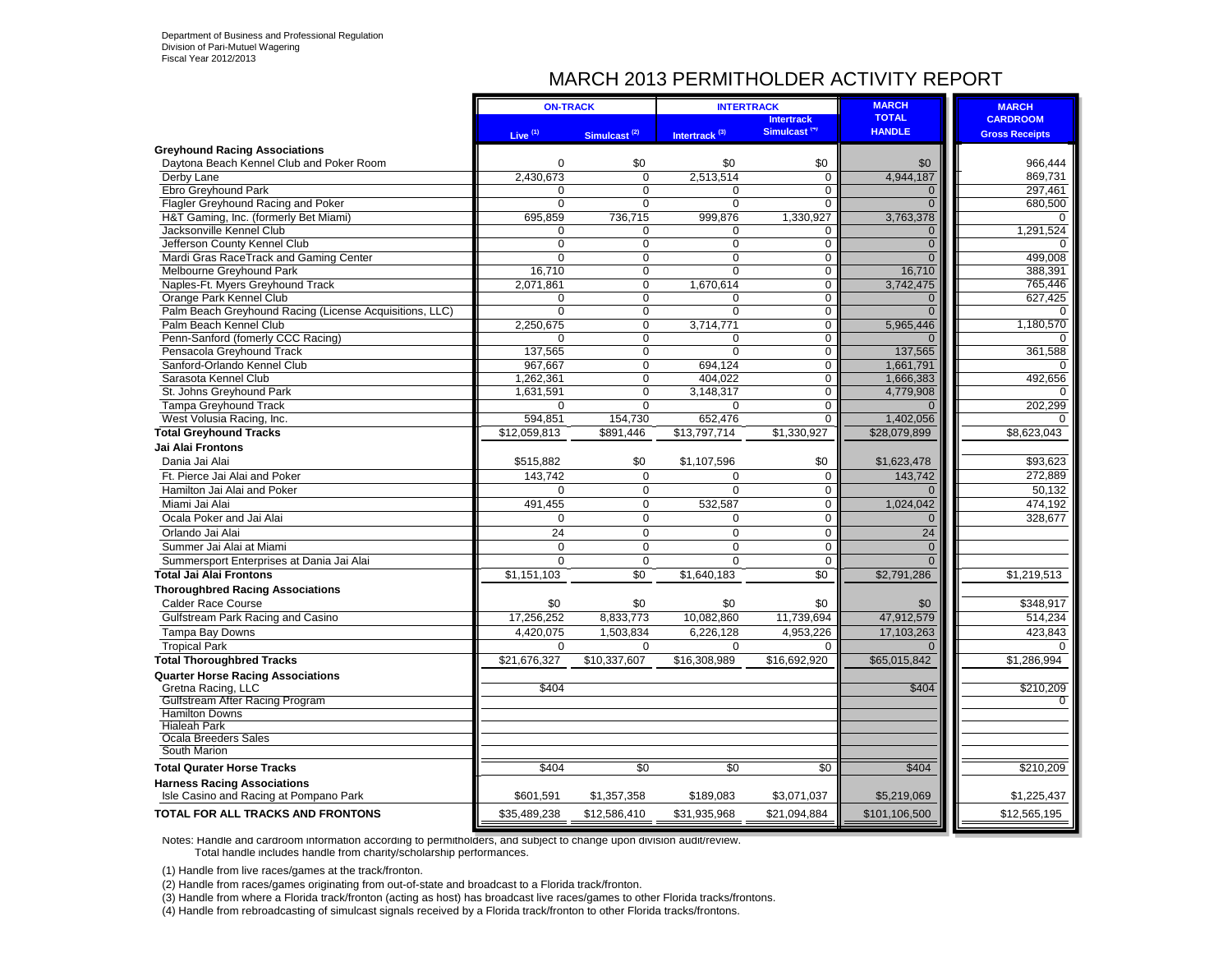### APRIL 2013 PERMITHOLDER ACTIVITY REPORT

|                                                                   | <b>ON-TRACK</b>        |                          | <b>INTERTRACK</b>         |                          | <b>APRIL</b>              | <b>APRIL</b>          |
|-------------------------------------------------------------------|------------------------|--------------------------|---------------------------|--------------------------|---------------------------|-----------------------|
|                                                                   |                        |                          |                           | <b>Intertrack</b>        | <b>TOTAL</b>              | <b>CARDROOM</b>       |
|                                                                   | Live $(1)$             | Simulcast <sup>(2)</sup> | Intertrack <sup>(3)</sup> | Simulcast <sup>(4)</sup> | <b>HANDLE</b>             | <b>Gross Receipts</b> |
| <b>Greyhound Racing Associations</b>                              |                        |                          |                           |                          |                           |                       |
| Daytona Beach Kennel Club and Poker Room                          | \$132.972              | \$33,975                 | \$175.169                 | \$0                      | \$342,115                 | \$859,891             |
| Derby Lane                                                        | 1.966.140              | $\Omega$                 | 2,303,665                 | $\overline{0}$           | 4,269,805                 | 740,935               |
| Ebro Greyhound Park                                               | 0                      | $\Omega$                 | 0                         | 0                        | $\mathbf{0}$              | 269.146               |
| Flagler Greyhound Racing and Poker                                | $\Omega$               | $\Omega$                 | $\Omega$                  | $\Omega$                 | $\overline{0}$            | 641,808<br>$\Omega$   |
| H&T Gaming, Inc. (formerly Bet Miami)<br>Jacksonville Kennel Club | 454,143<br>$\mathbf 0$ | 672,430<br>0             | 848,043<br>$\mathbf 0$    | 1,371,829<br>0           | 3,346,445<br>$\mathbf{0}$ | 1,433,493             |
| Jefferson County Kennel Club                                      | $\Omega$               | $\Omega$                 | $\Omega$                  | 0                        | $\overline{0}$            |                       |
| Mardi Gras RaceTrack and Gaming Center                            | 0                      | 0                        | $\mathbf 0$               | 0                        | $\mathbf{0}$              | 415,772               |
| Melbourne Greyhound Park                                          | 40,445                 | 0                        | $\overline{0}$            | $\overline{0}$           | 40,445                    | 339,100               |
| Naples-Ft. Myers Greyhound Track                                  | 1,238,788              | $\mathbf 0$              | 1,338,668                 | $\mathbf 0$              | 2,577,456                 | 620,199               |
| Orange Park Kennel Club                                           | 0                      | $\Omega$                 | $\mathbf 0$               | $\overline{0}$           | 0                         | 584,059               |
| Palm Beach Greyhound Racing (License Acquisitions, LLC)           | $\overline{0}$         | 0                        | $\overline{0}$            | $\overline{0}$           | $\overline{0}$            | $\Omega$              |
| Palm Beach Kennel Club                                            | 1,839,349              | 0                        | 3,340,666                 | $\overline{0}$           | 5,180,015                 | 1,110,172             |
| Penn-Sanford (fomerly CCC Racing)                                 | 0                      | $\Omega$                 | 0                         | $\mathbf 0$              | $\Omega$                  |                       |
| Pensacola Greyhound Track                                         | 83,266                 | 0                        | $\Omega$                  | $\mathbf 0$              | 83,266                    | 331,548               |
| Sanford-Orlando Kennel Club                                       | 789,730                | $\overline{0}$           | 598,558                   | $\overline{0}$           | 1,388,288                 | $\Omega$              |
| Sarasota Kennel Club                                              | 761,515                | 0                        | 363,997                   | 0                        | 1,125,513                 | 508,327               |
| St. Johns Greyhound Park                                          | 1,358,766              | 0                        | 2,856,430                 | 0                        | 4,215,196                 |                       |
| Tampa Greyhound Track                                             | $\mathbf 0$            | $\Omega$                 | $\mathbf 0$               | 0                        | $\Omega$                  | 193,756               |
| West Volusia Racing, Inc.                                         | 400,186                | 37,440                   | 412,262                   | $\overline{0}$           | 849,888                   | $\Omega$              |
| <b>Total Greyhound Tracks</b>                                     | \$9,065,300            | \$743,844                | \$12,237,459              | \$1,371,829              | \$23,418,432              | \$8,048,206           |
| Jai Alai Frontons                                                 |                        |                          |                           |                          |                           |                       |
| Dania Jai Alai                                                    | \$401,208              | \$0                      | \$992,543                 | \$0                      | \$1,393,751               | \$72,445.00           |
| Ft. Pierce Jai Alai and Poker                                     | 0                      | $\mathbf 0$              | $\mathbf 0$               | $\mathbf 0$              | $\mathbf 0$               | 248,942.00            |
| Hamilton Jai Alai and Poker                                       | 0                      | $\mathbf 0$              | $\mathbf 0$               | 0                        | $\overline{0}$            | 41,300.00             |
| Miami Jai Alai                                                    | 433,161                | 0                        | 547,196                   | 0                        | 980,357                   | 411,250.50            |
| Ocala Poker and Jai Alai                                          | $\mathbf 0$            | $\mathbf 0$              | 0                         | $\mathbf 0$              | $\mathbf 0$               | 316,232.00            |
| Orlando Jai Alai                                                  | $\mathbf 0$            | $\mathbf 0$              | $\mathbf 0$               | $\mathsf 0$              | $\overline{0}$            | 0                     |
| Summer Jai Alai at Miami                                          | $\mathbf 0$            | $\mathbf 0$              | $\mathbf 0$               | $\mathbf 0$              | $\overline{0}$            | $\Omega$              |
| Summersport Enterprises at Dania Jai Alai                         | $\Omega$               | $\Omega$                 | $\Omega$                  | $\Omega$                 | $\overline{0}$            | $\Omega$              |
| <b>Total Jai Alai Frontons</b>                                    | \$834,369              | \$0                      | \$1,539,739               | \$0                      | \$2,374,108               | \$1,090,170           |
| <b>Thoroughbred Racing Associations</b>                           |                        |                          |                           |                          |                           |                       |
| <b>Calder Race Course</b>                                         | \$1,842,940            | \$4,753,114              | \$1,847,751               | \$12,252,607             | \$20,696,412              | \$315,446.00          |
| Gulfstream Park Racing and Casino                                 | 1,530,430              | 1,222,663                | 1,102,068                 | 1,465,408                | 5,320,569                 | 427,143.00            |
| Tampa Bay Downs                                                   | 2,852,999              | 2,080,908                | 4,134,957                 | 7,677,048                | 16,745,912                | 358,043.00            |
| <b>Tropical Park</b>                                              | 0                      | 0                        | 0                         | $\Omega$                 | $\Omega$                  |                       |
| <b>Total Thoroughbred Tracks</b>                                  | \$6,226,368            | \$8,056,685              | \$7,084,776               | \$21,395,063             | \$42,762,893              | \$1,100,632           |
| <b>Quarter Horse Racing Associations</b>                          |                        |                          |                           |                          |                           |                       |
| Gretna Racing, LLC                                                | \$450                  |                          |                           |                          | \$450                     | \$170,880.00          |
| Gulfstream After Racing Program                                   | 0                      |                          |                           |                          |                           |                       |
| <b>Hamilton Downs</b>                                             |                        |                          |                           |                          |                           |                       |
| <b>Hialeah Park</b>                                               | $\mathbf 0$            | $\mathbf 0$              | $\mathbf 0$               | $\mathbf 0$              | $\mathbf{0}$              | $\mathbf 0$           |
| Ocala Breeders Sales                                              |                        |                          |                           |                          |                           |                       |
| South Marion                                                      |                        |                          |                           |                          |                           |                       |
| <b>Total Quarter Horse Tracks</b>                                 | 450                    | $\mathbf 0$              | $\mathbf 0$               | $\Omega$                 | \$450                     | \$170,880             |
| <b>Harness Racing Associations</b>                                |                        |                          |                           |                          |                           |                       |
| Isle Casino and Racing at Pompano Park                            | 361,743                | 1,149,257                | 142,886                   | 2,876,671                | 4,530,556                 | \$1,006,098.00        |
| TOTAL FOR ALL TRACKS AND FRONTONS                                 | \$16,488,230           | \$9,949,786              | \$21,004,859              | \$25,643,563             | \$73,086,439              | \$11,415,985          |

Notes: Handle and cardroom information according to permitholders, and subject to change upon division audit/review. Total handle includes handle from charity/scholarship performances.

(1) Handle from live races/games at the track/fronton.

(2) Handle from races/games originating from out-of-state and broadcast to a Florida track/fronton.

(3) Handle from where a Florida track/fronton (acting as host) has broadcast live races/games to other Florida tracks/frontons.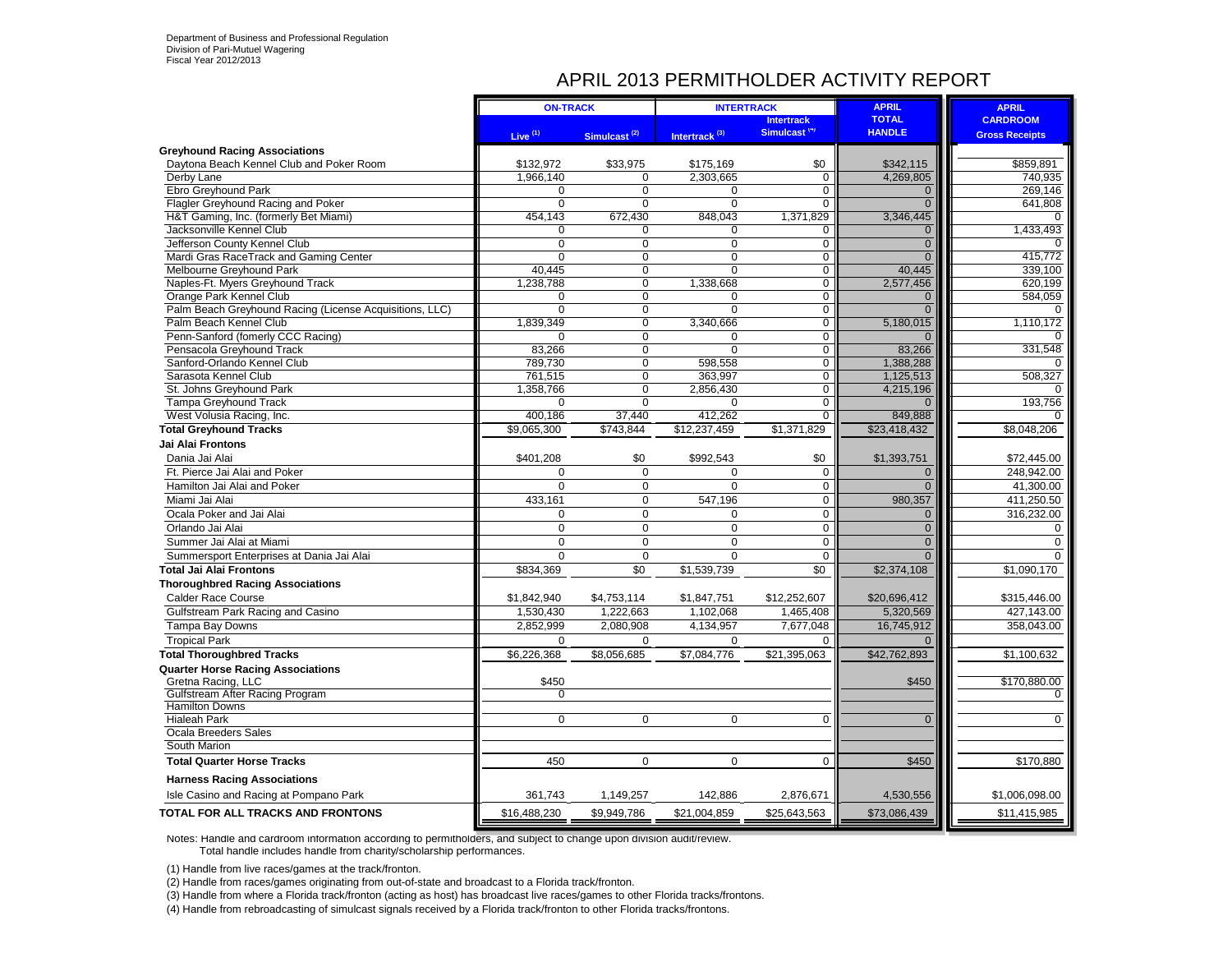### MAY 2013 PERMITHOLDER ACTIVITY REPORT

|                                                            | <b>ON-TRACK</b>       |                                  | <b>INTERTRACK</b>         |                                  | <b>MAY</b>               | <b>MAY</b>            |
|------------------------------------------------------------|-----------------------|----------------------------------|---------------------------|----------------------------------|--------------------------|-----------------------|
|                                                            |                       |                                  |                           | <b>Intertrack</b>                | <b>TOTAL</b>             | <b>CARDROOM</b>       |
|                                                            | Live $(1)$            | Simulcast <sup>(2)</sup>         | Intertrack <sup>(3)</sup> | Simulcast <sup>(4)</sup>         | <b>HANDLE</b>            | <b>Gross Receipts</b> |
| <b>Greyhound Racing Associations</b>                       |                       |                                  |                           |                                  |                          |                       |
| Daytona Beach Kennel Club and Poker Room                   | \$549.634             | \$166,675                        | \$660,445                 | \$0                              | \$1,376,754              | \$920,468.25          |
| Derby Lane                                                 | 1,932,410             | $\Omega$                         | 2,621,957                 | $\mathbf 0$                      | 4,554,367                | 768,024.00            |
| Ebro Greyhound Park                                        | 202,846               | $\overline{0}$                   | $\Omega$                  | $\overline{0}$                   | 202,846                  | 306,983.00            |
| Flagler Greyhound Racing and Poker                         | $\Omega$              | $\overline{0}$                   | $\overline{0}$            | $\overline{0}$                   | $\Omega$                 | 637,434.00            |
| H&T Gaming, Inc. (formerly Bet Miami)                      | $\Omega$              | 719,387                          | $\Omega$                  | 1,525,125                        | 2,244,511                | ∩                     |
| Jacksonville Kennel Club                                   | 201,438               | $\mathbf 0$                      | 405,380                   | $\mathbf 0$                      | 606,818                  | 1,162,878.00          |
| Jefferson County Kennel Club                               | $\Omega$              | $\Omega$                         | $\Omega$                  | $\Omega$                         | $\Omega$                 | ∩                     |
| Mardi Gras RaceTrack and Gaming Center                     | $\Omega$              | $\mathbf 0$                      | $\Omega$                  | $\mathbf 0$                      | $\Omega$                 | 393,974.00            |
| Melbourne Greyhound Park                                   | 35,047                | $\Omega$                         | $\Omega$                  | $\mathbf 0$                      | 35,047                   | 346,457.00            |
| Naples-Ft. Myers Greyhound Track                           | 987,149               | $\Omega$                         | 1,437,964                 | $\Omega$                         | 2,425,113                | 571,466.00            |
| Orange Park Kennel Club                                    | $\Omega$              | $\mathbf 0$                      | 0                         | $\mathbf 0$                      | $\overline{0}$           | 591,359.00            |
| Palm Beach Greyhound Racing (License Acquisitions, LLC)    | $\Omega$              | $\mathbf 0$                      | $\Omega$                  | $\mathbf 0$                      | $\Omega$                 |                       |
| Palm Beach Kennel Club                                     | 1,916,904             | $\overline{0}$                   | 3,693,794                 | $\mathbf 0$                      | 5,610,698                | 1,117,595.50          |
| Penn-Sanford (fomerly CCC Racing)                          | $\Omega$              | $\overline{0}$                   | $\mathbf 0$               | $\overline{0}$                   | $\Omega$                 | $\Omega$              |
| Pensacola Greyhound Track                                  | 105,110               | $\mathbf 0$                      | $\mathbf 0$               | $\mathbf 0$                      | 105,110                  | 331,910.00            |
| Sanford-Orlando Kennel Club                                | 922,109               | $\mathbf 0$                      | 724,633                   | $\mathbf 0$                      | 1,646,742                | O                     |
| Sarasota Kennel Club                                       | 191,097               | $\overline{0}$<br>$\overline{0}$ | 63,126                    | $\overline{0}$<br>$\overline{0}$ | 254,223                  | 442,765.00            |
| St. Johns Greyhound Park                                   | 1,373,931<br>$\Omega$ | $\overline{0}$                   | 2,754,191<br>$\Omega$     |                                  | 4,128,122                | 0.00                  |
| Tampa Greyhound Track                                      | $\mathbf 0$           | $\overline{0}$                   | $\overline{0}$            | $\mathbf 0$<br>$\mathbf 0$       | $\Omega$<br>$\Omega$     | 195,763.00            |
| West Volusia Racing, Inc.<br><b>Total Greyhound Tracks</b> | \$8,417,675           | \$886,062                        | \$12,361,489              | \$1,525,125                      | \$23,190,351             | \$7,787,077           |
| Jai Alai Frontons                                          |                       |                                  |                           |                                  |                          |                       |
| Dania Jai Alai                                             |                       |                                  |                           |                                  |                          |                       |
| Ft. Pierce Jai Alai and Poker                              | \$349,949<br>$\Omega$ | \$0<br>$\Omega$                  | \$1,032,902               | \$0                              | \$1,382,851              | \$70,981.00           |
|                                                            | $\Omega$              | $\Omega$                         | $\mathbf 0$<br>$\Omega$   | $\mathbf 0$                      | $\mathbf{0}$<br>$\Omega$ | 271,618.00            |
| Hamilton Jai Alai and Poker                                |                       |                                  |                           | $\mathbf 0$                      |                          | 48,049.00             |
| Miami Jai Alai                                             | $\mathbf 0$           | $\mathbf 0$                      | $\mathbf 0$               | $\mathbf 0$                      | $\mathbf{0}$             | 452,893.50            |
| Ocala Poker and Jai Alai                                   | $\Omega$              | $\Omega$                         | $\mathbf 0$               | $\mathbf 0$                      | $\overline{0}$           | 362,090.00            |
| Orlando Jai Alai                                           | $\mathbf 0$           | $\mathbf 0$                      | $\mathbf 0$               | $\mathbf 0$                      | $\overline{0}$           | 0                     |
| Summer Jai Alai at Miami                                   | $\Omega$              | $\Omega$                         | $\Omega$                  | $\mathbf 0$                      | $\overline{0}$           | $\Omega$              |
| Summersport Enterprises at Dania Jai Alai                  | $\Omega$              | $\mathbf 0$                      | $\Omega$                  | $\mathbf 0$                      | $\Omega$                 | $\Omega$              |
| <b>West Flagler Associates</b>                             | 412,746               | $\mathbf 0$                      | 495,281                   | $\mathbf 0$                      | 908,027                  |                       |
| Total Jai Alai Frontons                                    | \$762,695             | \$0                              | \$1,528,183               | \$0                              | \$2,290,878              | \$1,205,632           |
| <b>Thoroughbred Racing Associations</b>                    |                       |                                  |                           |                                  |                          |                       |
| <b>Calder Race Course</b>                                  | \$1,925,843           | \$6,005,713                      | \$2,260,981               | \$20,888,518                     | \$31,081,054             | \$404,086.00          |
| Gulfstream Park Racing and Casino                          | $\Omega$              | 5,824,108                        | $\Omega$                  | 6,837,427                        | 12.661.536               | 442.580.00            |
| Tampa Bay Downs                                            | 733,180               | 1,568,192                        | 1,041,827                 | 6,382,861                        | 9,726,059                | 372,542.00            |
| <b>Tropical Park</b>                                       | $\Omega$              | $\mathbf 0$                      | $\mathbf 0$               | $\Omega$                         | $\Omega$                 | $\Omega$              |
| <b>Total Thoroughbred Tracks</b>                           | \$2,659,023           | \$13,398,013                     | \$3,302,807               | \$34,108,806                     | \$53,468,649             | \$1,219,208           |
| <b>Quarter Horse Racing Associations</b>                   |                       |                                  |                           |                                  |                          |                       |
| Gretna Racing, LLC                                         | 451                   | $\mathbf 0$                      | $\mathbf 0$               | $\mathbf 0$                      | \$451                    | \$166,091.00          |
| Gulfstream After Racing Program                            | $\Omega$              | $\mathbf 0$                      | $\Omega$                  | $\Omega$                         | $\mathbf{0}$             |                       |
| <b>Hialeah Park</b>                                        | $\Omega$              | $\mathbf 0$                      | $\Omega$                  | $\mathbf 0$                      | $\mathbf{0}$             |                       |
| <b>Total Quarter Horse Tracks</b>                          | 451                   | $\Omega$                         | $\Omega$                  | $\Omega$                         | 451                      | \$166,091             |
| <b>Harness Racing Associations</b>                         |                       |                                  |                           |                                  |                          |                       |
| Isle Casino and Racing at Pompano Park                     | \$246,038             | \$1,129,201                      | \$99,661                  | \$2,675,795                      | \$4,150,696              | \$1,029,971           |
| <b>TOTAL FOR ALL TRACKS AND FRONTONS</b>                   | \$12,085,883          | \$15,413,276                     | \$17,292,140              | \$38,309,726                     | \$83,101,025             | \$11,407,978          |

Notes: Handle and cardroom information according to permitholders, and subject to change upon division audit/review. Total handle includes handle from charity/scholarship performances.

(1) Handle from live races/games at the track/fronton.

(2) Handle from races/games originating from out-of-state and broadcast to a Florida track/fronton.

(3) Handle from where a Florida track/fronton (acting as host) has broadcast live races/games to other Florida tracks/frontons.